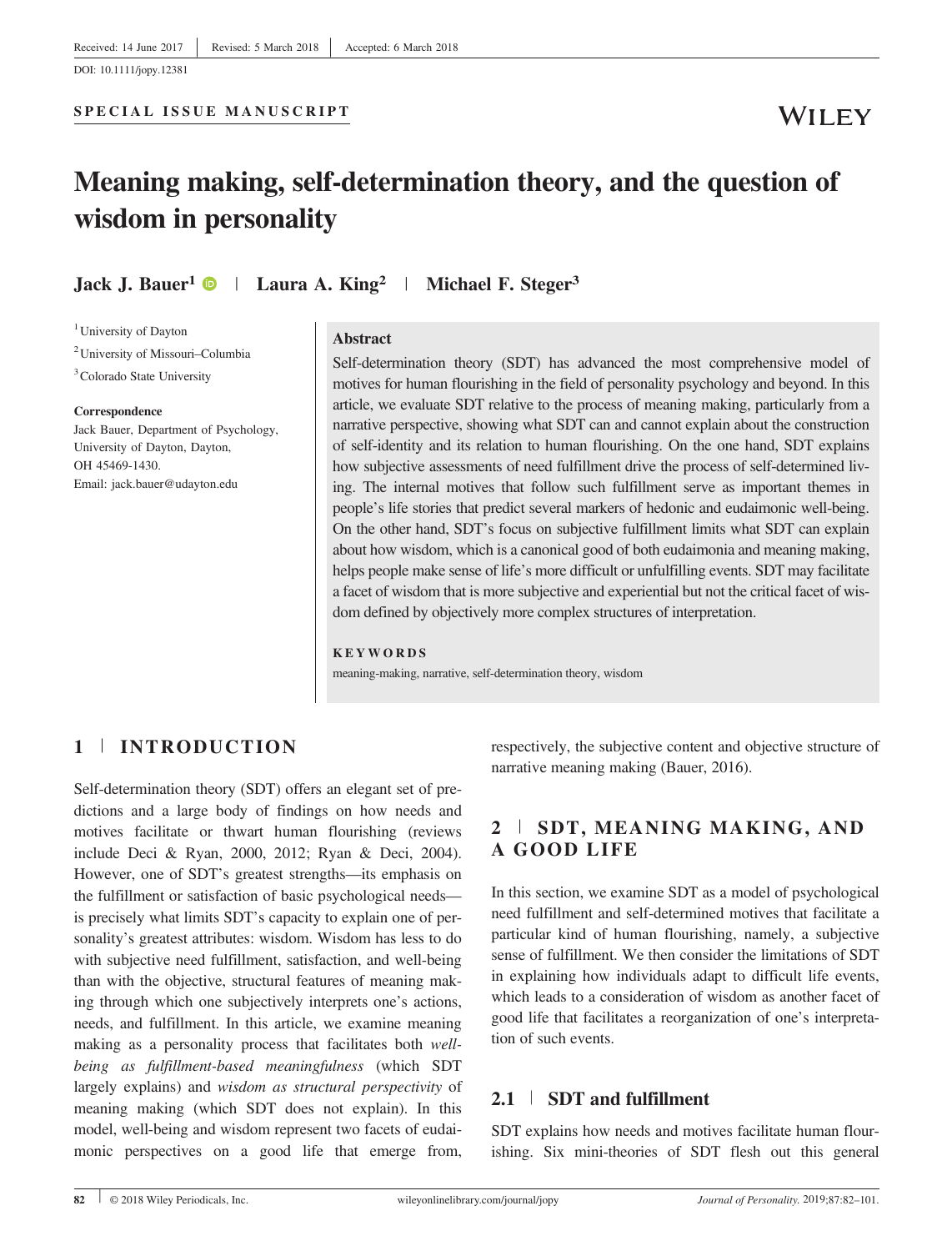process: The fulfillment of psychological needs facilitates not only well-being but also internally motivated action, which further facilitates well-being, performance, vitality, adaptive social connections, and other markers of human flourishing (Deci & Ryan, 2000, 2012). Thus, much of human flourishing rests on the satisfaction of SDT's three psychological needs of competence, relatedness, and autonomy (basic psychological needs theory; Deci & Ryan, 2000), which can be found across cultures to predict wellbeing directly (Chen et al., 2015). The relatively more satisfied or fulfilled these needs are for a person, the relatively more likely that the person will attribute causality to internal rather than external sources (causality orientation theory; Deci & Ryan, 1985), be motivated by intrinsic and personally valued concerns rather than external controls like rewards or status (cognitive evaluation theory; Deci, Koestner, & Ryan, 1999; Kasser & Ryan, 1993), perceive himself or herself to be autonomously self-organizing rather than controlled by external sources (organismic integration theory; Ryan & Deci, 2004), form goals around intrinsically satisfying values like intimacy and generativity rather than values like social status or material goods (goal contents theory; Kasser & Ryan, 1996; Sheldon & Kasser, 1995), and have mutually autonomy-supportive relationships (relationships motivation theory; Knee, Hadden, Porter, & Rodriguez, 2013; Weinstein & Ryan, 2010).

The fulfillment of needs for competence, relatedness, and autonomy—as well as the processes of intrinsic motivation, internal regulation, self-determined goals, autonomysupportive relationships, and organismic development—all rest in no small part on subjective self-appraisals. In other words, the fulfillment or satisfaction of these needs is to no small degree a matter of interpretation and *meaning making*. Indeed, the satisfaction of SDT needs can be thought of as the satisfaction of meanings (Weinstein, Ryan, & Deci, 2012), which is a sense of meaningfulness (Wolf, 2010).

## 2.2 <sup>|</sup> SDT, meaning making, and adjusting to life

Encounters with challenging experiences may call into question the assumptions that previously imbued life with a sense of meaning. Such experiences may call into question previously valued goal commitments. In research on "upward spirals" of well-being as rooted in self-determined goals and actions (Lyubomirsky, Sheldon, Schkade, 2005; Sheldon & Houser-Marko, 2001), SDT research has tended to showcase well-being above other human pursuits, such as wisdom and adjusting to adversity (although on the topic of need frustration and well-being, see Vansteenkiste & Ryan, 2013). While this research has demonstrated the benefits of internal regulation, we do not learn what happens when the individual is confronted with experiences that throw his or her life in a tailspin, even for someone with a relatively fulfilled sense of competence, relatedness, and autonomy. Returning to happiness may well be the goal after negative or traumatic life events (King, 2008), but the process of getting to that finish line may be colored by difficult efforts toward making meaning: abandoning or revising cherished sources of meaning and devising new hopes and dreams toward which to strive (King & Hicks, 2007). In this context, reflection is likely to be employed to do the hard work of meaning construction that facilitates adaptation (King & Hicks, 2009). People differ greatly in terms of what creates meaning in their lives. The experience of meaning in life is correlated with need satisfaction measures (Trent & King, 2010), but stories are idiosyncratic instantiations of meaning. What "works" for one person—that is, a narrative that leads to closure and reinstatement of functioning, the story that "makes sense" of experience—may offer little comfort to another (Hicks, Cicero, Trent, Burton, & King, 2010). Furthermore, made meanings may not guarantee closure or resolution (Park, 2010); meaning may continue to be revisited or evolve as the solution it provides to challenging experiences is further tested through living (Steger & Park, 2012). Life stories are one avenue toward accomplishing the mission set forth by Henry Murray (1938/2007), to understand the ways that all people are like no other persons.

Now, the SDT response to this challenge may be something along the lines of "yes, but this adaptation follows in the wake of fulfilling the needs for competence, relatedness, and autonomy." In response to that point, we say that (a) what differentiates individuals in fulfilling those needs is the capacity for wisdom and (b) adaptation is not defined only in terms of subjectively assessed fulfillment and well-being. Adaptation may emerge in the form of wisdom, such that the person deals with situations more wisely or humanely, even without an attendant boost in feeling good about one's life. In addition, others might benefit from this wisdom, as might the individual him- or herself down the road. In any case, the individual's subjective sense of well-being (whether as hedonic happiness or eudaimonic meaningfulness) is not the only good, the ultimate good, or the primary good in life (Fowers, 2012; Vittersø, 2013).

Consonant with the humanistic idea of organismic valuing (Rogers, 1961; Sheldon Arndt, & Houser-Marko, 2003), common dual process models of self-relevant information processing (e.g., Labouvie-Vief, 2003) impinge on SDT. Specifically, as described by Rogers, individuals are better off, in terms of well-being, when they follow the voice of their innate organism. This idea of following one's genuine inner values is clear in SDT descriptions of directing one's energies toward goals that serve intrinsic or relatively internal motives. It is foundational to humanistic perspectives that the individual should "follow your bliss" (Campbell, Flowers, & Moyers, 1988), with the argument being that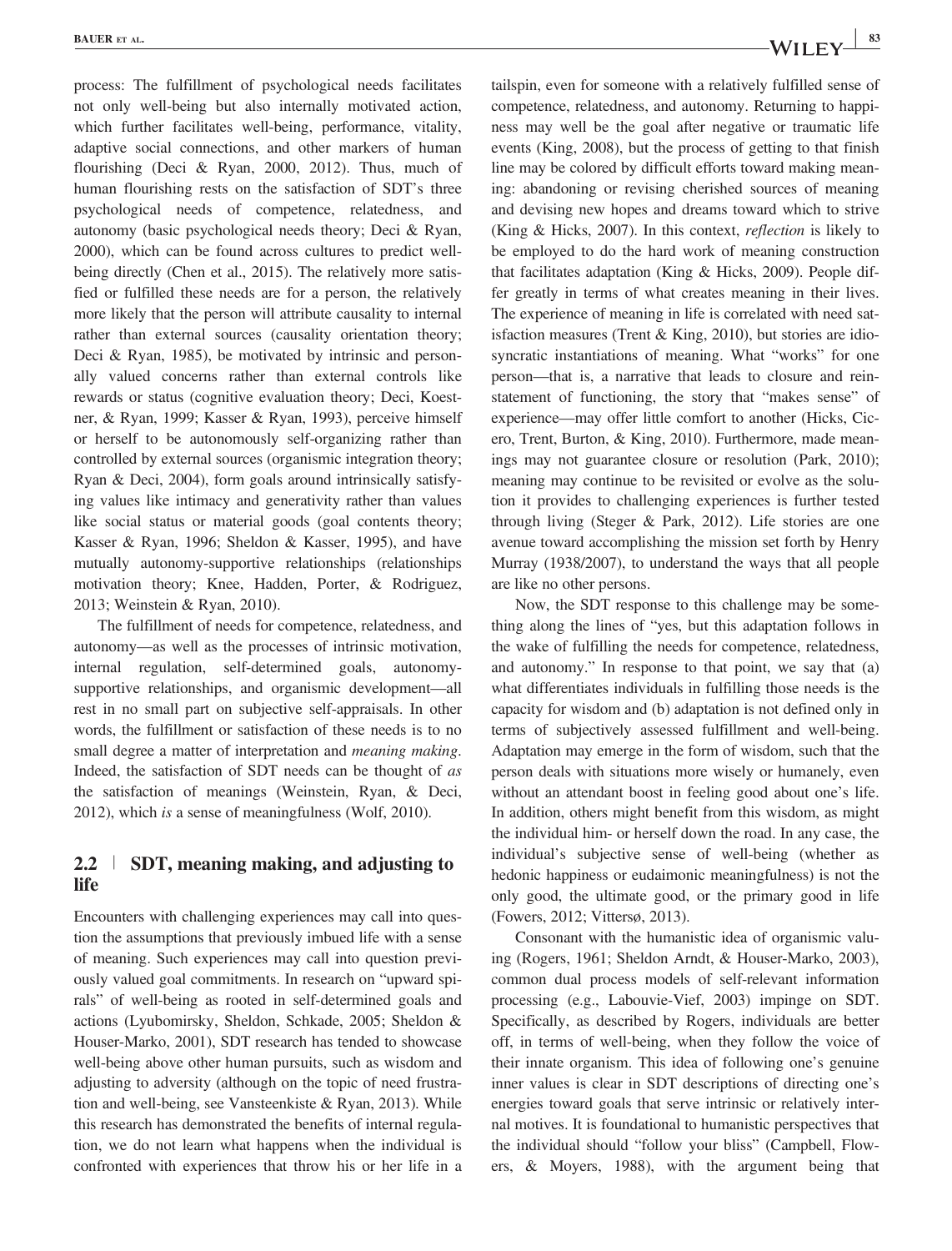$\bullet$  **BAUER** ET AL. **BAUER** ET AL.

eudaimonia emerges from internal motives of SDT (noting that "follow your bliss" in Campbell's sense is decidedly not hedonistic but rather derives from the eudaimonic sensibility of the Upanishads). In some sense, then, this organismic valuing process is akin to intuitive information processing: following one's gut feelings about what paths to take and what decisions to make, so long as that gut sense is concordant with deeper, broader understandings of the self rather than egoistic whims (Sheldon, 2014). It may be that this idea is especially effective when meaning is felt to be rather effortlessly present in the person's life (King, 2012). Indeed, research shows that when the experience of meaning in life is high, people are more likely to follow their gut feelings or intuitive hunches (Heintzelman & King, 2016).

However, following one's gut feelings may not suffice when one's schemas of the self and world are challenged by experience (King & Hicks, 2009). Indeed, Campbell, when later questioned about others' erroneously hedonic interpretation of his "follow your bliss" advice, reportedly responded, "Maybe I should have said, 'Follow your blisters'" (Hoxsey, 2014). Meaning making is a process that is thought to be set in motion when events and experiences are discrepant with a person's preexisting cognitive schemas, expectations, or meaning structures (Park, 2010), as when one must confront the harsher realities of life. This process, though surely not entirely conscious, relies on reflection and deliberation. Actively revising one's meaning structures means confronting those aspects of experience that are discrepant with expectations and finding a way to assimilate new experiences or to accommodate them by rewriting those meaning structures (Block, 1982), resulting in one's capacity to generate structures of meaning that incorporate more points of view (e.g., Loevinger, 1976), which is a prominent form of wisdom (Staudinger, 2013). Searching for meaning, then, may not rely on the needs articulated by SDT, and however vital it may be to restoring meaning, the search itself is often distressing (Steger, Kashdan, Sullivan, & Lorentz, 2008). It may well be that the satisfaction of SDT needs follows in the wake of wise meaning making, which subsequently allows people to reinterpret difficult life events in ways that yield need fulfillment.

### 2.3 <sup>|</sup> Two facets of a good lfe: Well-being and wisdom

Models of a good life typically fall into two camps: hedonic or eudaimonic (Ryan & Deci, 2001). Hedonia focuses on pleasure or satisfaction as the primary or ultimate good in life (Haybron, 2008), whereas eudaimonia focuses on meaning or value, which may come in several forms of the good in life, such as fulfillment, wisdom, and moral virtue (Vittersø, 2016). SDT aligns with the eudaimonist model, focusing on measures like vitality, internally engaging motives, fulfillment, and well-being (Ryan, Huta, & Deci, 2008), but not wisdom, particularly when measured as heightened degrees of thinking complexly about the self and others.

Eudaimonia has roots in Aristotle, yet psychological models of eudaimonia diverge widely from Aristotelian principles (Haybron, 2008). Many (perhaps most) such models approach eudaimonia as a mechanistic product (e.g., an "outcome" as assessed in measures of well-being) rather than as an organismic process (e.g., a dynamic of actions, interactions, and reflections that unfold over time; Bauer, 2016). Aristotle emphasized the latter (Fowers, 2016), as does SDT, where eudaimonic living is "understood as a good and fulfilling way of life" (Ryan & Martela, 2016, p. 109). This focus on action-based processes is part of why SDT is called "organismic" (Ryan & Deci, 2004), in addition to SDT's focus on the person as a self-organizing system rather than exclusively as a mechanistic system explicable by merely its component parts (Goldstein, 1939).

However, whereas SDT may emphasize Aristotle's focus on process and activity, SDT—like most psychological models of eudaimonia—diverges from Aristotle's emphasis on objective criteria by emphasizing subjective appraisals of personal fulfillment (e.g., Haybron, 2008; Ryff & Singer, 2008; Tiberius, 2013). Aristotle's criteria for a good life emphasized wisdom as objectively defined by experts like himself. Naturally, this position creates problems for measurement and has met with critiques of elitism (e.g., Haybron, 2008; Kashdan, Biswas-Diener, & King, 2008). However, these critiques are not damning, even if they do present justifiable cautions. For example, objectivist criteria are found in measures of wisdom (e.g., Hy & Loevinger, 1996; Labouvie-Vief, 2006; see Staudinger  $& Glück, 2011)$  that rely on trained researchers to code the objective degrees or levels of complexity (among other things) in thinking about the self and others.

Subjective fulfillment and objective complexity differentiate two key qualities in eudaimonic models of good life, respectively: subjectively assessed well-being and objectively assessed wisdom (Bauer, 2016). Well-being appears as a quality in both hedonic and eudaimonic models, even if the two models define well-being differently: Hedonic wellbeing deals exclusively with affect (and cognitive appraisals of it, defined by pleasurable experience and life satisfaction; Diener, Lucas, & Scollon, 2006; Haybron, 2008), whereas eudaimonic well-being largely deals with personal-value fulfillment and meaningfulness (Steger, 2016; for a review of hedonic and eudaimonic models, see Huta & Waterman, 2014). In contrast, wisdom appears as a primary good only for eudaimonic models of a good life (Flanagan, 2007), which extend beyond what is typically called "well-being."<sup>1</sup> Well-being and wisdom involve different psychological mechanisms and outcomes—indeed, two distinct paths of personality development as well as of a good life—such that people who can think complexly and deeply about their lives (suggesting wisdom) are just as likely to be happy as not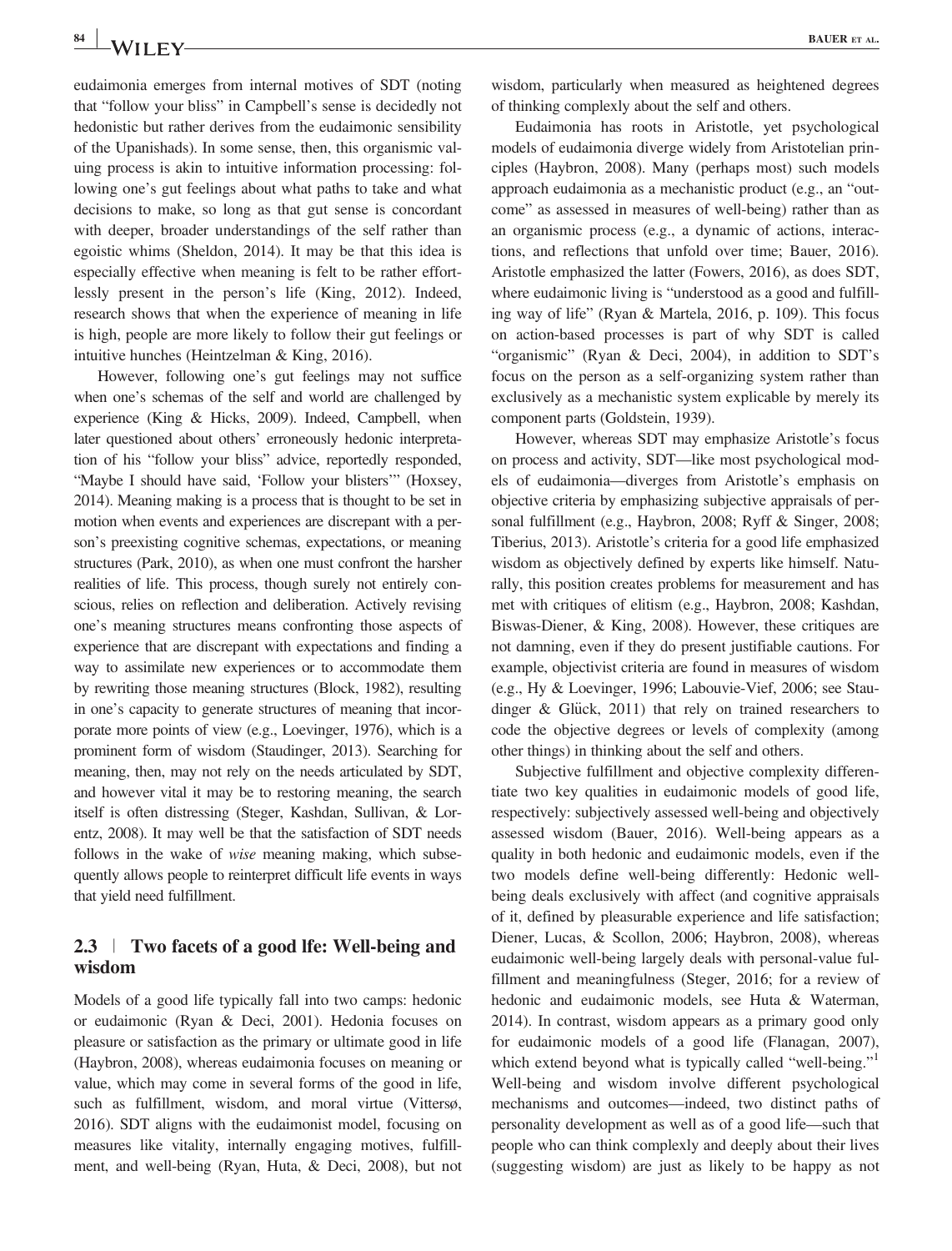(e.g., Bauer & McAdams, 2010; King, Scollon, Ramsey, & Williams, 2000). SDT is a model of human flourishing that explains much of fulfillment and well-being, but not of wisdom in the Aristotelian sense.

In a sense, this deficit is ironic. Although the SDT perspective on well-being is eudaimonic, the relevance of this approach to unhappy yet good lives is limited by humanistic assumptions about happiness. Specifically, from this perspective, true happiness or well-being springs from acting in accord with intrinsic pursuits that provide the essential nutriments of psychological life (the satisfaction of organismic needs; Deci & Ryan, 2000). In this sense, we can assume a great deal about the motivations of a person who is truly subjectively happy. However, we do not know very much about a person who has strived mightily through adversity and come out dedicated to a good life—as when a person who enacts a host of virtues such as helping others or cultivating wisdom does not experience satisfaction relative to other people (King & Hicks, 2007).

## 3 <sup>|</sup> MEANING AND VALUE: ORIENTATION, FULFILLMENT, AND PERSPECTIVITY

Despite the fact that well-being and Aristotelian wisdom have little overlap, they do converge on the fact that both involve meaning making and value. As noted, meaning itself has many meanings, but we note here the idea that a meaning is a context: Meaning is a knowledge structure that serves as a context for other knowledge structures (Baumeister, 1991). People create meanings and have meanings. In this article, we focus on personal meanings, which is to say, meanings capture those things that are of critical relevance or value to the individual person. In an effort to find some common ground between SDT and meaning making, we suggest that the notion of value lies at the heart of both SDT and meaning making. Furthermore, the distinction of three facets of value —value orientation, value fulfillment, and value perspectivity (Bauer, 2016)—helps explain our claim that SDT explains well-being but not wisdom.

Of the three, value orientation and value fulfillment are common to many models of personality. Value orientation and value fulfillment deal with, respectively, what we want





(orientations of value, motives, and needs) and what we have (and degrees of satisfaction thereof). But value perspectivity

involves how complexly and coherently we organize our thoughts about value orientations and their fulfillment. Figure 1 depicts value orientation, value fulfillment, and value perspectivity (the latter two of which are forms of value actualization, which plays little role here except to differentiate values from their manifestations). Martela and Steger (2016) offer a compatible, tripartite model that serves as an umbrella model in research on meaning making, which we address in the sections below.

#### 3.1 <sup>|</sup> Value orientation: Values, motives, and needs

A value orientation refers to anything or to a type of thing that people value, that motivates action, and that people need (Bauer, 2016). People have value orientations, which is to say, people have or hold values, motives, and needs that orient their actions. Value orientation refers to the reasons why something or someone holds meaning for a person. In terms of SDT, value orientations as motives are plotted along a continuum of regulatory motives, from relatively more internally regulated motives (intrinsic, integrated-extrinsic, and identified-extrinsic) to relatively more externally regulated motives (introjected and extrinsic; Deci & Ryan, 2012). Whereas goal contents theory (e.g., Kasser & Ryan, 1996) specifies intrinsic and extrinsic goals as "types" (or the what of goals), value orientation refers to the intrinsic or external motivations within those goal types (the *why* of those goals). For example, an intrinsic goal type such as "I want to be a teacher" (intrinsic because the putative aim is to contribute to others) might—say, for one person or another—be intrinsically motivated ("because I want to help others") or extrinsically motivated ("because I like to hear myself talk"—an egoistic motive or value orientation for teaching that was found in a study of narratives of major life decisions; Bauer & McAdams, 2004b). Furthermore, value orientations include basic needs, such as the SDT needs of competence, relatedness, and autonomy, which are claimed to be universally held (Chen et al., 2015; Deci & Ryan, 2000). While needs and motives are distinct (see Deci & Ryan, 2000), they both serve as an impetus to action, particularly when compared to the class of phenomena that evaluate the satisfaction or fulfillment of such an impetus. Plus, needs and motives are related functionally. For instance, a need for competence ushers agentic motivations, which usher agentic goals that, if completed satisfactorily, fulfill that need. In this way, both needs and motives orient behavior, and Bauer (2016) uses the term "value orientation" because these orientations of impetus toward action are orientation toward a particular good in life, which is to say, a value.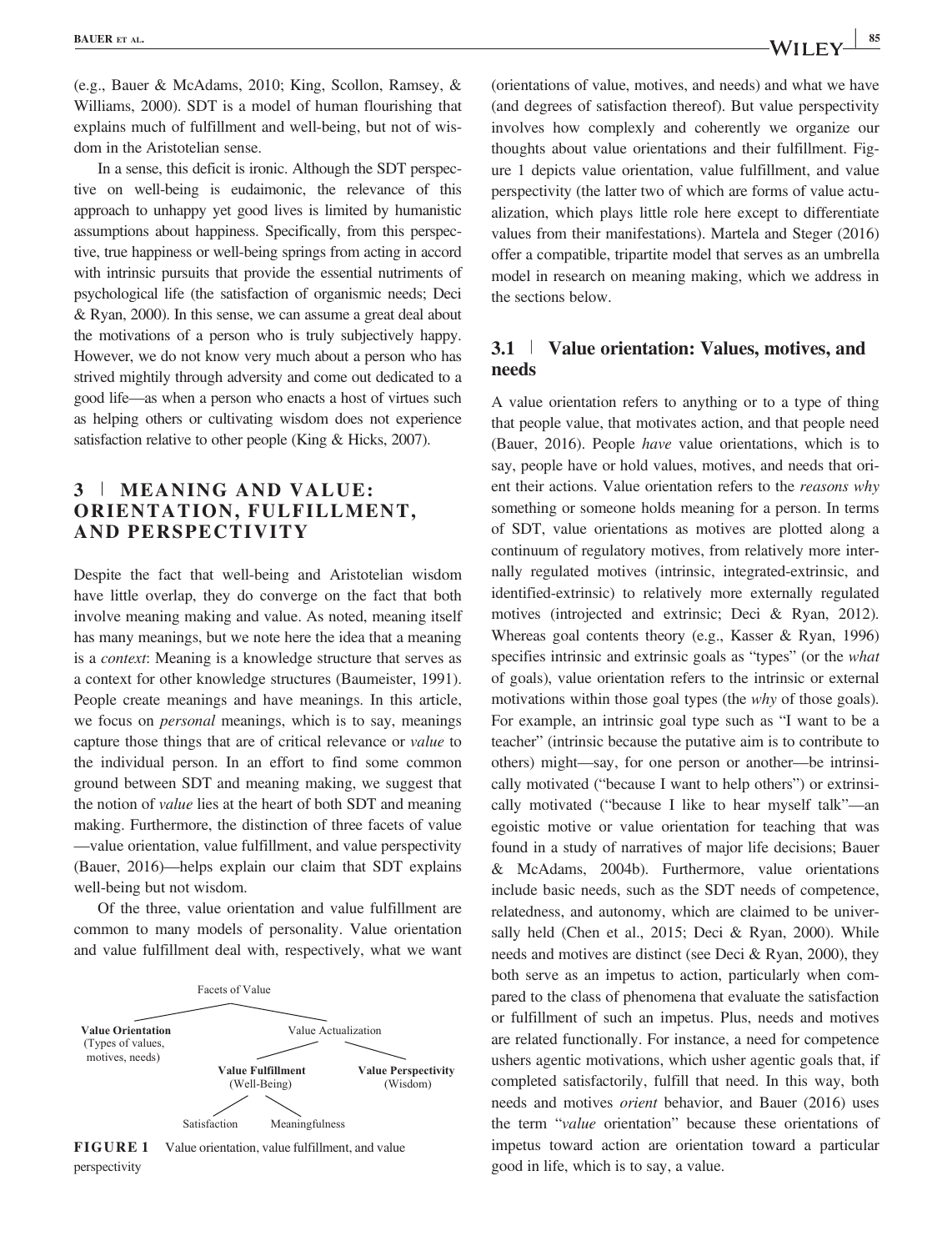Value orientations need not be explicitly claimed, as in "I value love," "I value wisdom," or "I value money." Value orientations may be implicit, as when narrative themes emphasizing the importance of love, wisdom, or money arise in a person's life story. In meaning making, value orientations are at the heart of self-identity; one identifies with the actions, people, and ideas that one values (which we view as just another way of describing SDT's "identified" or "integrated" regulation). Other examples of value orientations include SDT's needs and motives; achievement motives of mastery, performance, approach, and avoidance (Elliot & McGregor, 2001); moral foundations of justice, care, authority, loyalty, and purity (Haidt, 2012); various values like universalism, benevolence, power, security, and stimulation (Schwartz, 2007); and hedonic and eudaimonic motives for action (Huta & Ryan, 2010). As for the latter, value (motives, etc.) can come in either hedonic or eudaimonic form. Whereas hedonists have one value on their list of goods in life (i.e., pleasure; Haybron, 2008), eudaimonists have several values (Tiberius, 2013). Thus, hedonic models of well-being are not especially concerned with distinguishing one value from another, since only one is of primary importance. In contrast, eudaimonic models are especially concerned with distinguishing them, so the notion of value orientations is especially salient. We note, however, that any model or measure of well-being values something, whether pleasure, meaningfulness, wisdom, or something else.

People want things for particular purposes or reasons. The purpose or reason *is* the value orientation of a particular meaning. Martela and Steger (2016) use the term purpose to categorize this motivational component of meaning. Merely having a value or purpose, even without enacting or fulfilling it, makes people feel good and gives people a sense of purpose and commitment (Baumeister, 1991). But having a value orientation and fulfilling it are not the same thing. Similarly, the purpose of a meaning and its satisfaction are not the same thing (Martela & Steger, 2016), value importance and value enactment are not the same thing (Sheldon & Krieger, 2014), and value orientation and value fulfillment are not the same thing (Bauer, 2016). The satisfaction, enactment, and fulfillment of values all involve the actualization of values, whether measured subjectively or objectively.

#### 3.2 <sup>|</sup> Value fulfillment: Satisfaction, meaningfulness, and well-being

Value fulfillment refers to the subjective belief that a value orientation has been satisfactorily enacted or manifested in one's life (Bauer, 2016). Value fulfillment is the satisfaction of value. Similarly, Martela and Steger (2016) define meaningfulness in terms of affective satisfactions and motivating purposes. To "have" meaning in one's life—to make the self-assessment that one has a presence of meaning in life (Steger, Frazier, Oishi, & Kaler, 2006)—is to think or feel that one's life is meaningful (Wolf, 2010), or rich in the satisfaction or fulfillment of personally relevant meanings and values. In addition to being a central property of eudaimonic well-being, meaningfulness feels good in a purely affective, hedonic sense (Steger, 2016).

Value fulfillment equates to a subjective sense of both meaningfulness (Wolf, 2010) and well-being (Tiberius, 2014). In other words, having a value fulfilled is to have meaningfulness; having meaningfulness means that one believes that particular values have been enacted satisfactorily in one's life. And this is important: The sense of meaningfulness is a form of well-being—a eudaimonic form of well-being (Bauer, 2016; Tiberius, 2014). Another form of well-being is hedonic satisfaction. Measures of hedonic wellbeing assess the subjective fulfillment of a single value affect-based satisfaction, period, without reference to specific meanings or contexts in life (Diener et al., 2006; Haybron, 2008). In contrast, measures of eudaimonic well-being assess the subjective fulfillment of any number of values—various, specific meanings in life—in other words, a sense of meaningfulness or a sense of having the presence of meaning in life.

Both hedonic and eudaimonic well-being involve assessments of satisfaction and value fulfillment (linked, notably, by intrinsic motivation – Waterman, Schwartz, & Conti, 2008). But whereas hedonic value fulfillment is only about positive or negative satisfactions, eudaimonic value fulfillment is about meaningfulness, and typically specific forms of it (Bauer, 2016). The difference between hedonic and eudaimonic measures is a matter of the level of context specificity when considering the fulfillment of this or that value (Bauer, 2016). For hedonic models, the meaning or context does not matter—all that matters is the positive or negative affect of pleasurable experience or satisfaction. In contrast, for eudaimonic models, the meaning or context is exactly what matters (Bauer, 2016). Value fulfillment as meaningfulness is the satisfaction of a particular orientation of value as enacted in one's life.

For example, the Meaning in Life Questionnaire (MLQ; Steger et al., 2006) is an example of eudaimonic value fulfillment and meaningfulness, as it measures satisfaction within the context of meaning, albeit at the broadest or most abstract possible level of context—the presence of meaning "in life." Another measure that falls into the value fulfillment category of meaningfulness—satisfaction within a context of personally relevant meaning or value—although with even more specific contexts of meaning, is Ryff's (1989) measure of psychological well-being (PWB). PWB has six dimensions that function, from a meaning-making perspective, as six sources or contexts of meaning or value: autonomy (akin to SDT's need for autonomy fulfilled), environmental mastery (akin to competence fulfilled), positive relationships (akin to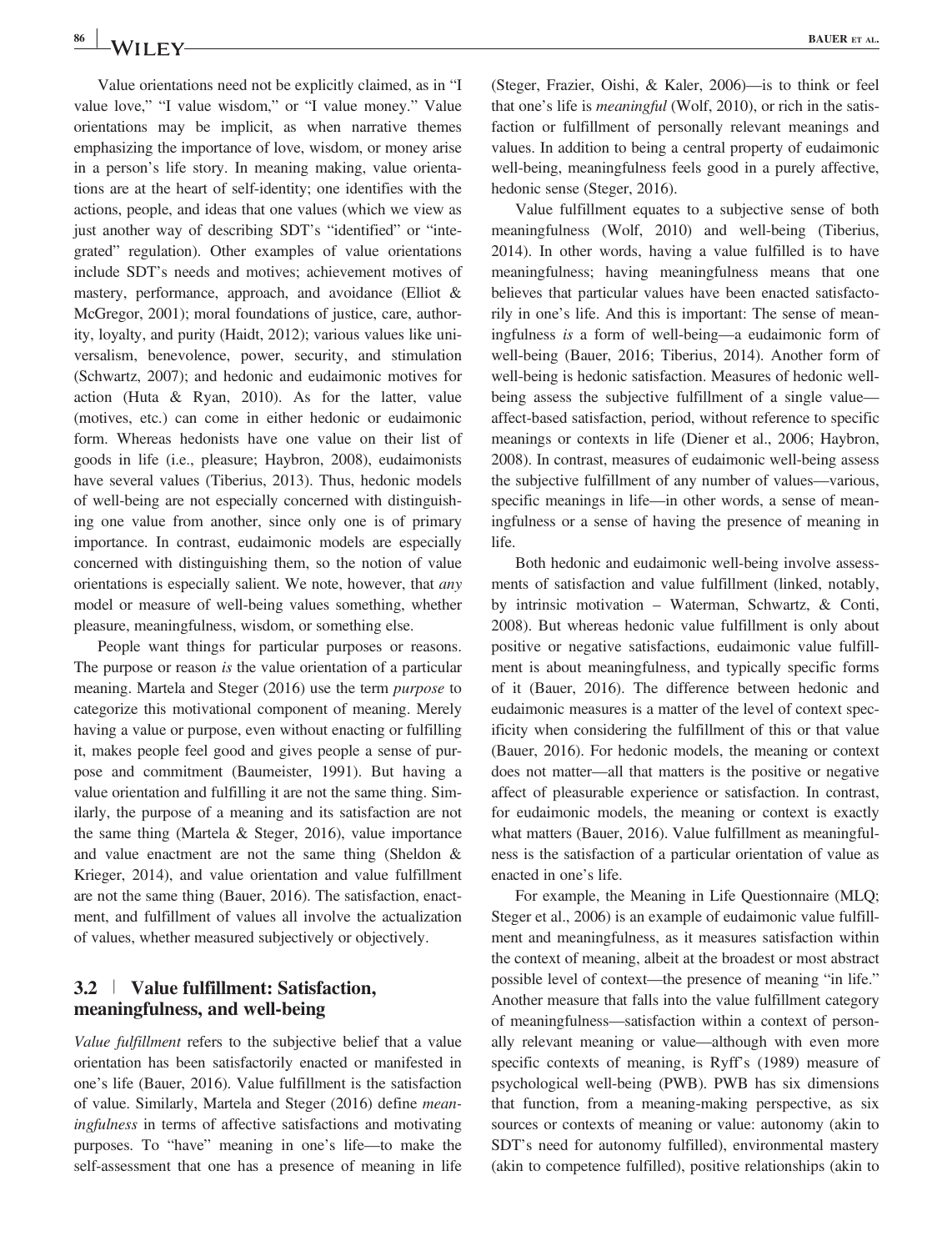relatedness fulfilled), purpose in life (akin to MLQ, or general meaning in life fulfilled), self-acceptance (most items are akin to self-esteem; see Sheldon, Elliot, Kim, & Kasser, 2001, on self-esteem as a prominent psychological need), and personal growth (akin to experiential wisdom; see below). While the personal growth dimension involves some items dealing with motivation, the items of PWB almost entirely assess the degree to which each of the six sources of meaning in life are satisfied, fulfilled, present, or had for the person. Thus, PWB measures meaningfulness-as-well-being (Bauer, 2016; Bauer, McAdams, & Pals, 2008). Overall, most models of both hedonia and euidaimonia—including SDT—ascribe to a value fulfillment model of a good life (Bauer, 2016; Fowers, 2016; Tiberius, 2014). In these models, a good life is defined by some value or set of values being *enacted to a satisfactory degree* in one's life.<sup>2</sup>

Some debate exists regarding how people derive their self-assessments that there is meaningfulness in their lives. One presumption is that people engage in a deliberative review of their lives, perhaps weighing the degree to which their lives feel significant, coherent, and purposeful (Martela & Steger, 2016). However, there is other evidence that selfassessments of meaning are influenced by mood or other proximal inputs, suggesting that people may draw perceptions of meaning from gut feelings or from the environment around them (e.g., King, Hicks, Krull, & Del Gaiso, 2006). Meaning might just as well arise from effort put forth to make confusing or even traumatic stimuli intelligible, or from registering the pleasure of sunlight on one's skin. At the level of meaning we are concerned with here, a sense of meaningfulness may draw on myriad such inputs but ultimately is concerned with whether life itself is judged to be meaningful to an individual; and this judgment theoretically rests on how certain people interpret that their lives matter and are significant, and embrace concerns beyond their own inward-looking wants and beyond their momentary desires (Steger, 2016). Thus, meaningfulness usually is positioned as an indicator of—or, as we argue here, a form of—eudaimonic well-being (Steger, Kashdan, & Oishi, 2008). Meaningfulness can also serve as an indicator of development. People generally tend to ascribe more meaningfulness to their lives in older versus younger adulthood, suggesting that meaningfulness may be one of the fruits of ego development, maturity, and wisdom—topics to which we turn next (Bauer & McAdams, 2004a; Kasser, Koestner, & Lekes, 2002; Kasser et al., 2014; Sheldon & Kasser, 2001; Pasupathi, 2001; Steger, Oishi, & Kashdan, 2009).

Value orientations motivate (or are interpreted as having motivated) one's actions, and one may subsequently interpret the enactment of these value motivations to be satisfactory (or to be progressing toward satisfactory enactment). In other words, value fulfillment is not about the enactment itself (e.g., it is not about "walking the talk"); it is about the

satisfactoriness of the enactment of a value orientation (e.g., "walking the talk satisfactorily"; see Sheldon & Krieger, 2014). Whereas enacting one's values ("walking the talk") correlates with a general sense of well-being, the sense of well-being that comes directly from the enactment of a specific value orientation in a specific action (or set, domain, or context of actions) is equivalent to value fulfillment. The subjective interpretation of satisfactory enactment is interpreted (by the researcher) to be "life satisfaction" if the research participant is thinking (e.g., after being led to think by a self-report questionnaire) about "life in general." This same subjective interpretation of satisfactory enactment is interpreted (by the researcher) to be "meaningfulness" if the research participant is thinking about this or that context of value (again, that is, a meaning) in life, such as personal relationships, a sense of mastery in life, or a sense of one's personal growth (as in Ryff, 1989).

For Martela and Steger (2016), meaningfulness combines the motivational component of meaning (i.e., what they call "purpose" and we call "value orientation"), the affective component (i.e., what they call "significance" and we call "satisfaction"), and the cognitive component (i.e., coherence). Coherence for Martela and Steger (2016) is one dimension of value perspectivity in the present model. The other dimension, complexity, is critical for wisdom.

## 3.3 <sup>|</sup> Value perspectivity: Complexity, coherence, and wisdom

Another feature of meaning making (and another facet of value) remains to be considered—its organizational complexity and coherence. Coherence or integration is one cognitive facet of meaning making; complexity or differentiation is another (Suedfeld & Bluck, 1993). Research on value orientations and their fulfillment (by which we mean any research on motives or values and their subjectively perceived satisfaction or enactment) typically leaves out this critical dimension of meaning making, which facilitates meaning reconstruction, adaptation to life's more unfulfilling events, and wisdom. To emphasize the social-cognitive quality of thinking complexly about the self and others, we refer to complexity and coherence of meaning making as value perspectivity (Bauer, 2016). While meaningfulness and value fulfillment require coherence (Martela & Steger, 2016), they do not require complexity. But wisdom does.

The question of wisdom is important not only because it is a key good in life, particularly as a personality characteristic, but also because wisdom is a primary means for adjustment to objectively difficult situations. Not all roads to reflective maturity are happy ones (King, 2001). The wise person may be more likely to recognize the inherent conflict that characterizes the relationships, or the multitude of "right" answers to the central questions of adulthood. In fact,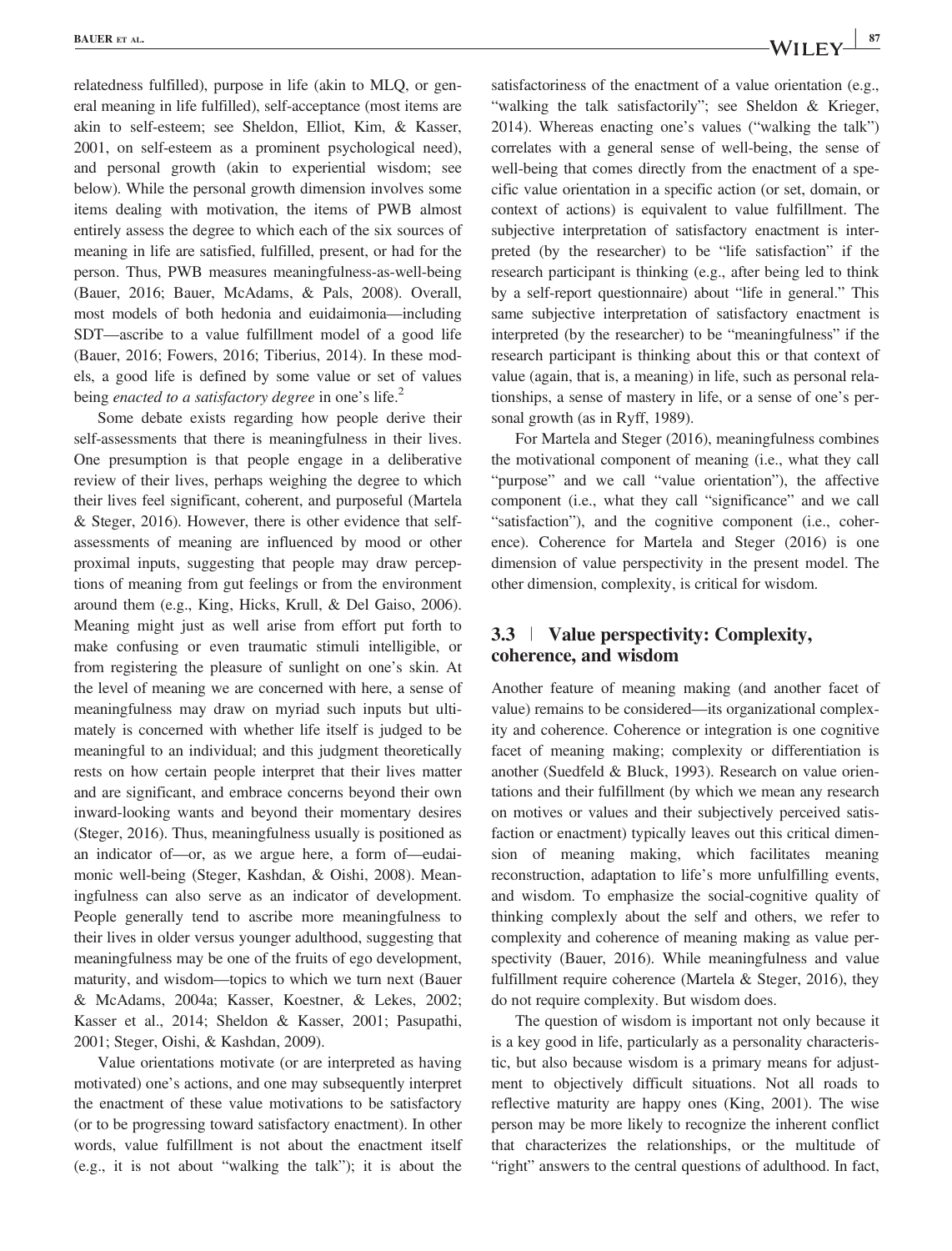research has demonstrated that ego development (an important marker of wisdom; Staudinger & Glück, 2011) is independent of self-report measures of psychological well-being (see Bauer et al., 2008; King & Hicks, 2007).

Value perspectivity addresses the fact that some values and meanings are (interpreted as) simple, whereas other values and meanings are (interpreted as) complex. Like value fulfillment, value perspectivity is also an enactment or actualization of particular motives, but perspectivity is not assessed by interpretations of subjective satisfaction. The exhibition of value perspectivity is a more objective matter—a matter of a value's being expressed with objectively more (rather than fewer) perspectives. Value perspectivity is the enactment of thinking complexly and integratively about a particular value or meaning. The mechanisms of value perspectivity are differentiation and integration (along the lines of assimilation and accommodation; Piaget, 1970). It is one thing to want to think with a high degree of perspectivity, it is another thing to think that one does think with high perspectivity, and it is yet another thing for trained experts to think that one thinks with high perspectivity. Value perspectivity can be defined as an outcome by measures of psychosocial wisdom that deal with conceptual complexity of self and others, not their satisfaction or fulfillment (e.g., Hy & Loevinger, 1996; Kegan, 1982). This general capacity involves, among other things, the ability to think about the self and others complexly and coherently from multiple points of view, generating alternative points of view. Unlike the fulfillment of meaning (i.e., meaningfulness), which is subjectively assessed, perspectivity is a matter of objective assessment.3

We note that value perspectivity is also *not* the same thing as a causality orientation in SDT (Deci & Ryan, 1985). A high degree of value perspectivity is not the same thing as autonomous causality orientation—just as thinking complexly and coherently is not the same thing as wanting to think complexly and coherently. Value perspectivity is something that as yet has no parallel construct in SDT. Value perspectivity deals with degrees of structural complexity and integration of personal meanings. Now, SDT is deeply concerned with the concept of integration, such as the integration of self-identity with one's deeply held values (e.g., integration as coherence of actions and self and as unity with others, Weinstein, Przybylski, & Ryan, 2013; integration, similarly defined, Van der Kaap-Deeder, Vansteenkiste, Van Petegem, Raes, & Soenens, 2016; internalization, Weinstein, Przybylski, & Ryan, 2012; self-concordance, Sheldon, 2014; integrated regulation, Ryan & Deci, 2004), the integration of values and actions (Sheldon & Krieger, 2014), and the integration of goal hierarchies (Sheldon & Kasser, 1995). However, in each case just mentioned, the general concept of integration emphasizes an organismic matching of values with actions and selfunderstanding and not an organismic accommodation of thoughts themselves that had been differentiated—as in

various neo-Piagetian approaches to self development, such as Loevinger's (1976) ego development, Labouvie-Vief's (2006) self development, or Kegan's (1982) self development.

SDT researchers have demonstrated interest in the coherence or integration dimension of value perspectivity (where "integration" is not a matter of matching values and actions, etc., as described above), but not necessarily the complexity dimension. For instance, Weinstein et al. (2012) note that the latter camp measures integration as "matters of degree" rather than types but then go on to focus on SDT research that measures types of SDT needs in relation to degrees of subjective fulfillment rather than degrees of organizational complexity in the subject's thinking about the self and others. The integration dimension of value perspectivity deals with the integration of complex or differentiated thoughts about the self and others, regardless of how internalized or self-concordant they are. SDT integration may correlate with value perspectivity, but SDT does not posit the cognitive mechanisms that yield high degrees of value perspectivity, namely, assimilation and accommodation (Piaget, 1970). In narrative research, intrinsically motivated memories correlate with measures of ego development (which is a measure of value perspectivity), but not when also controlling for "integrative memories," that is, memories with value orientations of value perspectivity (Bauer et al., 2005).

The closest measured construct of which we are aware in SDT is the "interest" dimension of the Index of Autonomous Functioning (IAF; Weinstein et al., 2012), which focuses on the individual's interest in seeking new perspectives and deeper understandings. However, IAF interest is a measure of value *orientation* (not value perspectivity), much akin to narrative themes of reflective growth motivation (Bauer, Park, Montoya, & Wayment, 2015) or to an exploratory or information orientation of identity formation (Berzonsky et al., 2013). Such value orientations toward learning and intellectual growth predict increases in demonstrated perspectivity (in the form of ego development; Loevinger, 1976) years later (Bauer & McAdams, 2010). In other words, motives for cognitive development predict cognitive development. But motives are not equivalent to actualizations, and SDT interest is a motive.

## 4 <sup>|</sup> NARRATIVE MEANING MAKING AND A GOOD LIFE

Where there is meaning in a person's life, there is a story. Facts, as putatively objective descriptions of someone or of someone's life, do not require a story. But to make sense of facts, one must evaluate them and situate them within a context of meaning. To do this, people use narrative thinking (Bruner, 1990). The self, one of life's more intricate sets of meanings, is itself a story (Taylor, 1989). The self in the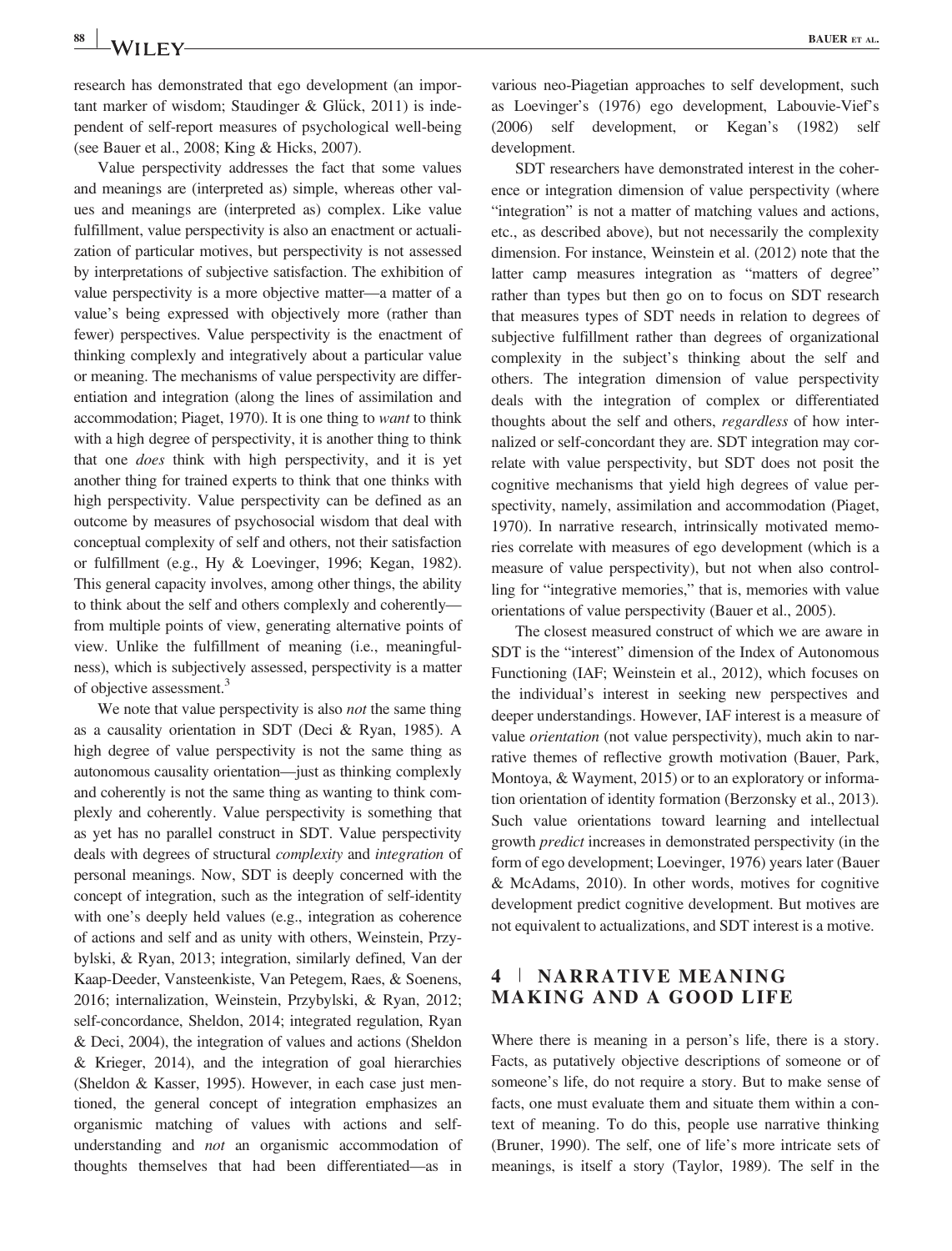long view is an autobiographical life story of the narrator over time, complete with actions, motives, values, intentions, characters and positioning among them, evaluations of good and bad, themes, scripts, structure, and many other elements of narration (McAdams, 1985). Narrative researchers in recent decades have developed reliable, valid measures for quantifying narrative qualities like affect, changes in affect, values and motives, and complexity and coherence (McLean, Pasupathi, & Pals, 2007). We will explain these measures later, and in relation to SDT, but for now it is important to know that the narrative research cited in this article comes almost entirely from this quantitative, scientific tradition of narrative studies.

Some features of meaning making involve processes that shape the self and development in ways that are not anticipated by SDT. The person, faced with experiences that challenge his or her philosophy of life and structures of meaning making, must search for ways to construct new meanings, a new story in which to situate the self. Stories are the medium by which the person is linked to experience in ways that matter to current and future experience. Research on self-generated narratives of life experience (variably called "autobiographical memories," "personal narratives," "self-defining memories," or more broadly "life stories") allows for the study of how people integrate (or do not integrate) their actions with a broader understanding of self-identity (e.g., Blagov & Singer, 2004; McAdams, 2013; Philippe, Koestner, Beaulieu-Pelletier, & Lecours, 2011; Van der Kaap-Deeder et al., 2016). Such research can also show how people's life stories tap into cultural master narratives of a good life (Bauer, 2016; McLean & Syed, 2016), notably, measures of stories conveying wellbeing on the one hand and wisdom on the other.

Well-being is likely to be found in a story that expresses themes of SDT's internal motives (Bauer, McAdams, & Sakaeda, 2005; Philippe et al., 2011), coherence (e.g., via closure or the integration of good and bad experiences; Weinstein, Deci, & Ryan, 2011), and the fulfillment of SDT needs (Houle & Philippe, 2017; Philippe, Koestner, Beaulieu-Pelletier, Lecours, & Lekes, 2012). Yet wisdom is likely to be found in a story that features Piaget's (1970) twin mechanisms of cognitive development: assimilation and accommodation. Such a story features explicit exploration, struggle, questioning, consideration of alternative perspectives on a life problem (all features of Piagetian assimilation), and the reconstruction of previous meanings of one's life (i.e., Piagetian accommodation; e.g., Bauer et al., 2005; King et al., 2000; Lilgendahl, Helson, & John, 2013; Weststrate & Glück, 2017). The difficult work of exploration of self in personal narratives, resulting in a self that has been changed by experience, is evident in the stories told by the relatively more psychosocially developed person (Bauer, 2015; King, 2011) and predicts mature development over time (Bauer & McAdams, 2010; King & Hicks, 2007).

## 5 <sup>|</sup> A GOOD LIFE STORY AS CONVEYED VIA NARRATIVE TONE, THEME, AND STRUCTURE

Life stories are like any other story in that the narrator uses particular elements or tools of narration to convey particular elements of personal meaning. Here, we consider three such elements in people's life stories—tone, theme, and structure —that have ties to SDT and measures of a good life (Bauer, 2016). A brief overview might help: Measures of narrative tone assess positive and negative affect and satisfaction, which correspond to measures of hedonic happiness. Measures of narrative theme assess values and motives, revealing the narrator's value orientations, such as orientations toward the SDT needs of competence, relatedness, and autonomy and toward SDT's sliding scale of external-to-internal motives. In other words, narrative tones convey whether events turn out to be good or bad, whereas narrative themes convey why (Bauer, 2016). Tones convey a narrative's affect and satisfactions, whereas themes convey a narrative's particular values, motives, needs, reasons, and purposes for action. Tones and themes both convey the content of a narrative, but narrative structure conveys how those tones and themes are arranged in their degrees of complexity and coherence (McAdams, 1985, 1993). Measures of narrative structure assess degrees of perspectivity, regardless of the positive or negative tone or the types of motivational themes. Measures of structural perspectivity correspond to measures that emphasize Aristotle's objectivist criteria of wisdom. Table 1 presents a conceptual overview of ties among meaning making, narrative, SDT, and models of a good life.

## 5.1 <sup>|</sup> Tone: How narratives convey affect and satisfaction

Tone is the simplest form of evaluation in narrative meaning making. Narrative tone refers to the positive or negative affect of a narrative (McAdams, 1993). Importantly for the narrative study of growth and wisdom, affective tone can change, not just from one event to another but even within one event in the person's life (an affective sequence; Adler, 2012), as when a difficult event turns out well. One notable example is the construct of redemption (McAdams, Reynolds, Lewis, Patten, & Bowman, 2001), in which a story starts off bad (defined by negative affect in the narrative) and ends up being good (defined by positive affect). Redemption may refer to a narrator's assessment either of events changing from bad to good or of the self as changing or improving from bad to good (i.e., self-redemption; Dunlop & Tracy, 2013). Other scenarios of "positive affective sequences" include happy endings, closure, and positive resolutions (King et al., 2000; Lilgendahl & McAdams, 2011; Pals, 2006), all of which rest primarily on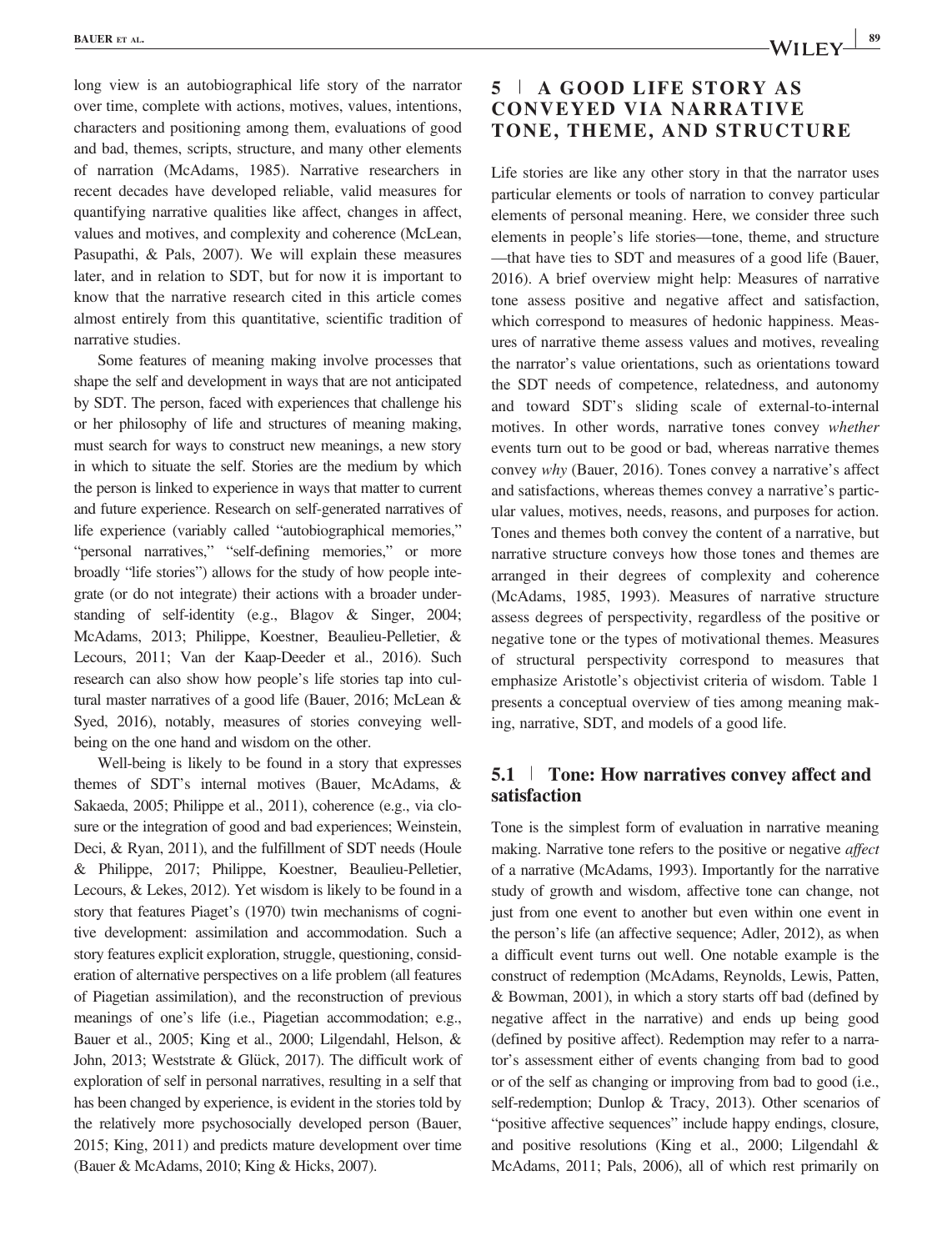| 90<br> | <b>The State of Street</b><br>ĸа<br>AL |
|--------|----------------------------------------|
|        |                                        |

| <b>Meaning making</b> | <b>Narrative</b>               | <b>SDT</b>                                        | The good in life |                         |
|-----------------------|--------------------------------|---------------------------------------------------|------------------|-------------------------|
| Affect/satisfaction   | Tone                           | N/A                                               | <b>Happiness</b> | Hedonia                 |
| Value orientation     | <b>Theme</b>                   | Needs and motives                                 | Values           | Eudaimonia <sup>a</sup> |
| Value fulfillment     | Positive tone $+$ theme        | Need fulfillment<br>Satisfactory motive enactment | Meaningfulness   | Eudaimonia <sup>a</sup> |
| Value perspectivity   | Structure $+$ eudaimonic theme | N/A                                               | Wisdom           | Eudaimonia <sup>a</sup> |

TABLE 1 Corresponding features of meaning making, narrative, SDT, and a good life

*Note*:  $SDT = self-determination theory.$ 

a Here, eudaimonia is characterized as it is typically differentiated from hedonia (see Huta & Waterman, 2014). However, some models of eudaimonia encompass hedonic happiness as well (e.g., Bauer & McAdams, 2010). Table modified from Bauer (2016).

affective evaluations that events turned out well, from the narrator's point of view—and all of which correspond to measures of subjective well-being.

While redemption may involve humanistic virtues such as generativity (McAdams & Guo, 2015) and personal growth (ignorance to enlightenment, sin to salvation; McAdams, 2006), we note that redemption may also involve materialistic values (rags to riches) and egoistic motives for self-image and ethnocentrism (McAdams, 2006). The narrative measure of redemption (McAdams, 1999) ultimately focuses on the common denominator of narrative affect—a change from bad to good—as the link among all these motives. In other words, the measure of redemption sequences assesses changes in affect without regard to value or motivation. Despite the aforementioned ties to well-being, positive changes in narrative tone (e.g., redemption sequences) do not uniformly predict well-being. For instance, redemption sequences have shown demonstrated ties to well-being and psychological adjustment during difficult times (e.g., Dunlop & Tracy, 2013), but in narratives of good or happy events, redemption sequences have been shown to predict lower levels of well-being (Bauer, Graham, Lauber, & Lynch, 2017).

## 5.2 <sup>|</sup> Theme: How narratives convey values and motives

Narrative themes emerge in personal stories when narrators describe what they themselves value about events and persons (and not just whether those events and persons are deemed good or bad). In other words, themes convey the types of things that narrators value and that motivate and drive the narrators. Two of the most common motives and needs are agency (e.g., power, having an impact, and mastery) and communion (e.g., connectedness, intimacy, and love; McAdams, 1993, 2013), which correspond, respectively, to the SDT needs for competence and relatedness (Bauer & McAdams, 2000). $4$ 

SDT claims that its needs are universal (e.g., Chen et al., 2015), so everyone's stories should exhibit themes of agency

and communion, so long as basic physiological and safetyoriented needs are met. However, no research to our knowledge has addressed this specific question; narrative research on SDT needs has instead focused on need satisfaction (e.g., Philippe et al., 2012), not whether the SDT needs are universally exhibited in people's life stories. Still, we do know this: Given the opportunity to tell several episodes in one's life story, themes of agency and communion appear in almost everyone's life story in one episode or another (e.g., McAdams et al., 2006; McAdams, Hoffman, Mansfield, & Day, 1996).

Narrative themes of agency and communion are typically studied as motives, not needs, so research on agentic and communal themes measures them as matters of degree—that is, how much a personal narrative emphasizes agentic and communal motives. Notably, agentic and communal motives each come in either relatively self-determined or relatively controlled forms (Bauer & McAdams, 2000). Communal themes are often studied as self-determined, as when narrators emphasize the internally motivated qualities of their relationships (they are enjoyable or otherwise personally meaningful; see McAdams, 1999). However, externally motivated qualities of communal themes emerge in stories emphasizing how a relationship either might confer status on the narrator or is driven by the mere need to belong rather than the more internal motive to engage in mutual, reciprocal relationships (see Bauer & McAdams, 2004b,2010). The fact that communal themes tend to be operationally defined with what SDT calls internal, self-determined motives is reflected in the finding that communal themes tend to correlate with well-being (Bauer & McAdams, 2000). In contrast, agentic themes overall tend not to correlate with well-being because their operational definitions equally emphasize internal (personal mastery, personally meaningful achievements) and external (power, status, victory) motives (Bauer & McAdams, 2000). Only internally motivated, agentic themes predict well-being (Bauer & McAdams, 2004b,2010).

The SDT need for autonomy maps less neatly onto agentic or communal themes than do the other two needs. As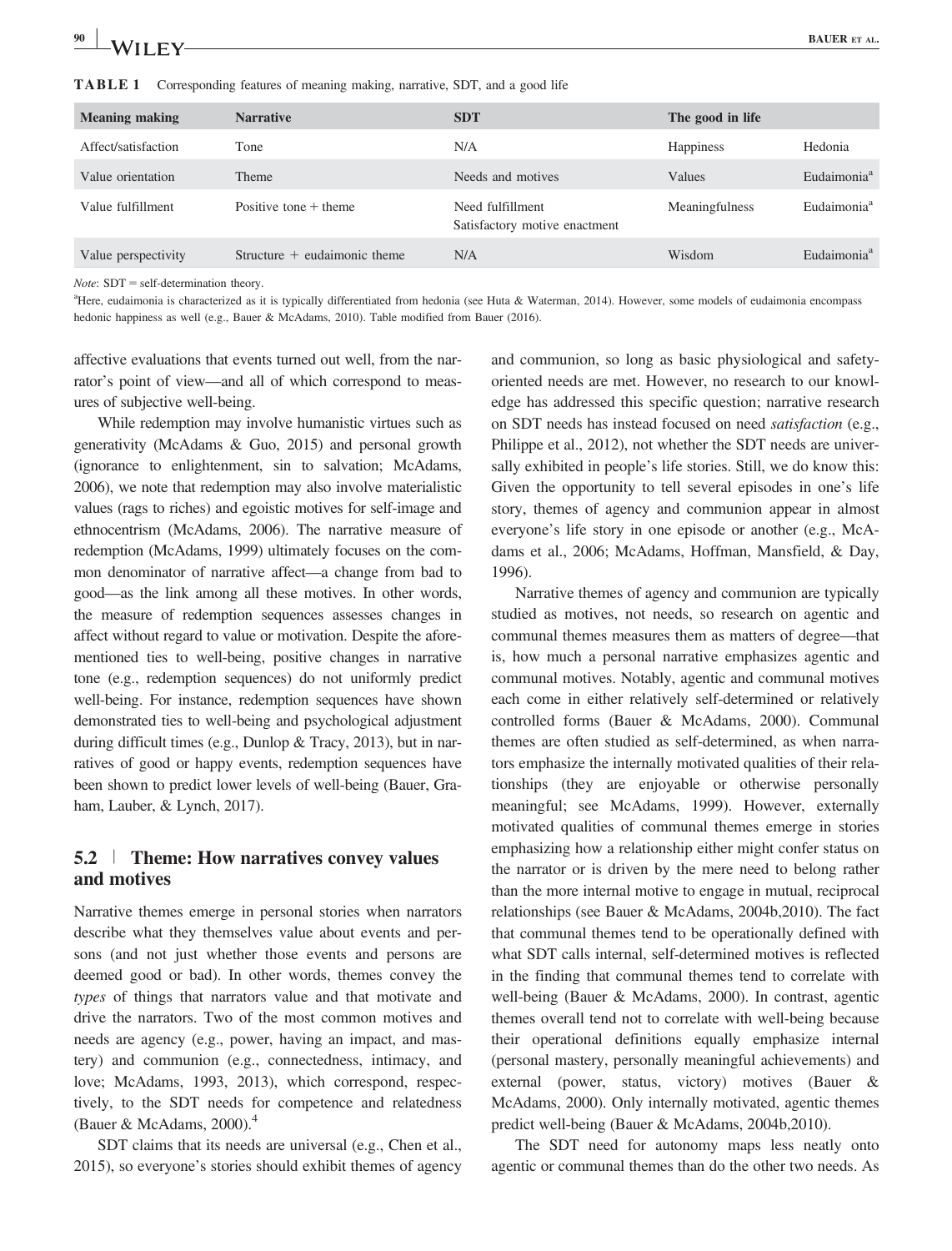an agentic theme, a need (or motive) for autonomy is expressed in narratives emphasizing concerns like personal control and becoming one's own self. As a communal theme, a need (or motive) for autonomy might be expressed in narratives emphasizing the mutual support of autonomy in a mature relationship (Knee et al., 2013), although we know of no narrative research on this topic specifically. A theme of autonomy might be alternatively expressed in stories emphasizing the personal importance placed on reflection on the self and others (Weinstein et al., 2011). Defined this way, themes of autonomy have much in common with themes of reflective growth (Bauer, 2016), but only if the operational definition includes an emphasis on exploration and differentiation (e.g., Lilgendahl & McAdams, 2011; Suedfeld & Bluck, 1993; Woike, Gershkovich, Piorkowski, & Polo, 1999), and not just integration.

Overall, self-determined themes in narratives (i.e., stories emphasizing autonomous, internally extrinsic, or intrinsic motives) have a demonstrated tie to well-being (Bauer & McAdams, 2004a, 2004b, 2010; Bauer et al., 2005, 2017; Philippe et al., 2011; Weinstein et al., 2011). Notably, intrinsically motivated memories predicted well-being, but integratively motivated memories did not (Philippe et al., 2011), replicating past research showing that intrinsic memories correspond to well-being, whereas integrative memories correspond to a key measure of wisdom (Staudinger & Glück, 2011), namely, Loevinger's (1976) ego development (Bauer & McAdams, 2004a, 2004b; Bauer et al., 2005). However, one set of studies did show correlations between self-reports (note: not researchers' coding) of taking another's perspective and three kinds of well-being: vitality, meaning in life, and relatedness satisfaction (Weinstein et al., 2011). Then again, the tie between integrative/reflective motives and well-being has been found in both narrative and non-narrative research, but not when controlling for internally motivated themes and motives (Bauer & McAdams, 2004a; Bauer et al., 2005). In these studies, when simultaneously controlling for each other, themes of experiential growth (stories with intrinsic or internal motives) predict well-being, whereas themes of reflective growth predict reflective wisdom.

Finally, we reiterate the distinction between value orientations (measured in narratives by themes) and value actualizations, which are measured by value fulfillment or value perspectivity. Value fulfillment is measured in narratives by positive/satisfaction-confirming tones associated with a theme—or measured in non-narrative form by self-report scales of well-being or other forms of meaningfulness (e.g., Steger et al., 2006; Ryff, 1989). Need satisfaction is one form of value fulfillment. Narratives of autobiographical memories that convey higher levels of SDT need satisfaction correlated with higher levels of well-being concurrently (much as in non-narrative research; Philippe et al., 2011) and increases in well-being prospectively (Houle & Philippe, 2017; Philippe et al., 2012). Value perspectivity is measured in narratives that in fact involve (e.g., as rated reliably by multiple researchers) higher degrees of complexity and coherence (Bauer, 2016).

## 5.3 <sup>|</sup> Structure: How narratives convey perspectivity

Narrative structure and narrative content are closely intertwined. Narrative structure is how narrative contents are organized. Of course, tone and theme also organize a narrative, but in terms of affect (e.g., redemption sequences from bad to good) and particular personal values (e.g., growth themes of eudaimonic, humanistic, and organismic values), rather than in terms of differentiated and integrated positioning. However, narrative structure, to the degree it is a phenomenon distinct from narrative content, refers largely (or at least as it is most widely studied) to the degrees of differentiation and integration, or degrees of psychosocial perspectivity (Bauer, 2016).

Narratives show differentiation in several ways, such as complexity of detail, cataloguing multiple emotions or thoughts on a single event, comparing and contrasting the views of the self and others, and positing multiple, alternative courses of action. In a word, narratives that convey a relatively greater degree of differentiation are relatively complex. Narratives show integration in several ways as well, but perhaps the most commonly measured way is through narrative coherence. A coherent narrative may link (Habermas & De Silveira, 2008) points of time together in a straightforward manner (temporal coherence or continuity), events and experiences together in terms of similar motives or values (thematic coherence), or causes and effects together in a readily accessible manner (causal coherence). Other ways to show integration are through Piagetian accommodation (i.e., the linking together of two previously disconnected ideas, here with regard to one's life; e.g., King et al., 2000) and self–event connections that link specific experiences to the narrator's broader self-identity (Bauer & Bonanno, 2001b; Lilgendahl & McAdams, 2011; Pasupathi, Mansour, & Brubaker, 2007).

Narratives with high degrees of integration can be either complex (with great differentiation) or simple (with little differentiation; Woike et al., 1999). Narratives with high degrees of both differentiation and integration have high degrees of what is called integrative complexity (Suedfeld & Bluck, 1993) or autobiographical reasoning (e.g., McLean & Fournier, 2008; Pasupathi & Mansour, 2006). In nonnarrative but still open-ended measures of self-identity, Loevinger's (1976) theory of ego development provides a deep examination of the characteristics of varying levels of the structure of narrative self-identity (McAdams, 1985). These structural measures of narrative self-identity tend not to predict well-being (for reviews, see Bauer et al., 2008;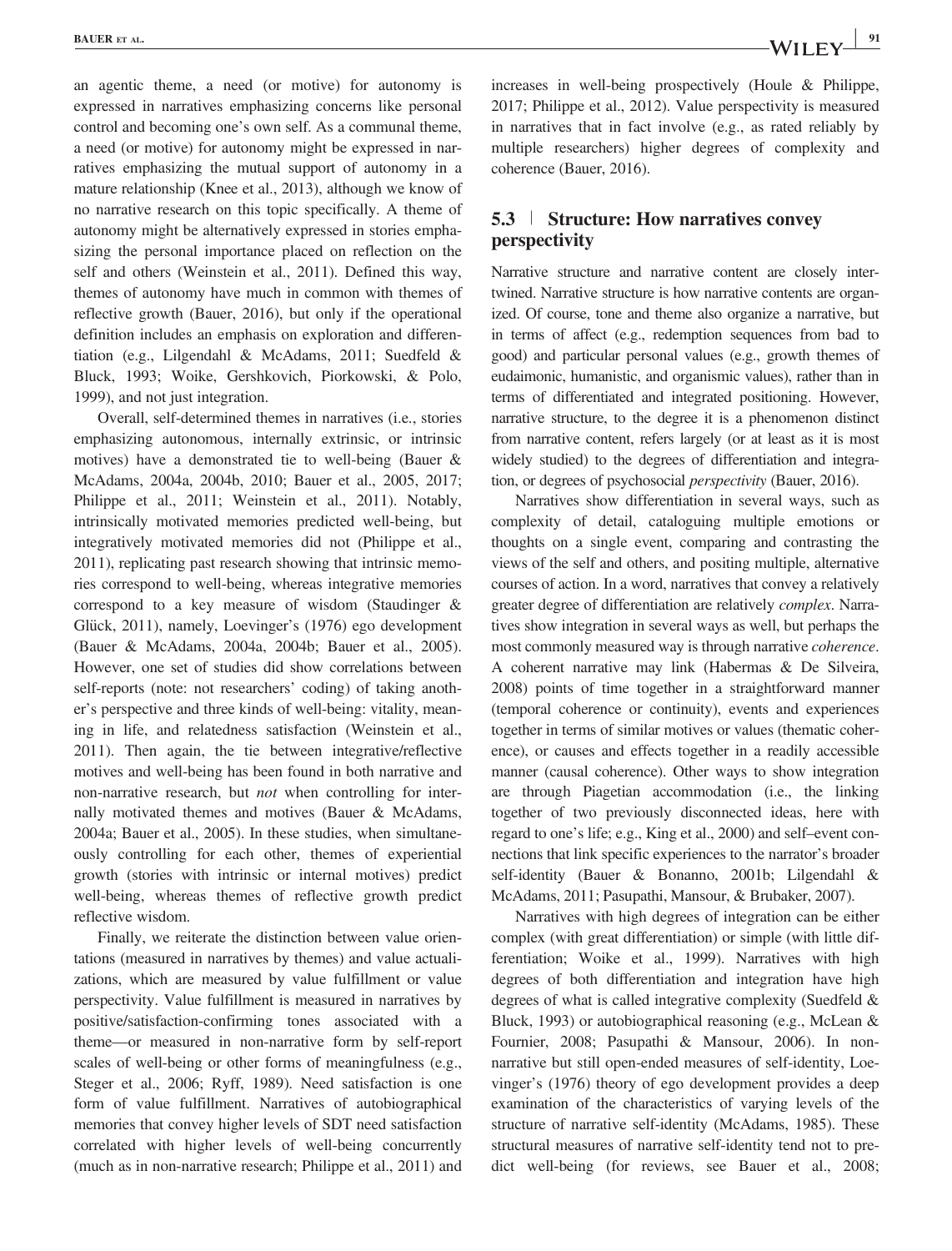Flanagan, 1991; King & Hicks, 2007), but they do predict measures of adaptation to challenging life events and personal growth (e.g., Bursik, 1991; McLean & Fournier, 2008).

In contrast to narrative themes, SDT offers little by way of mechanism or process to explain perspectivity in narrative structure. One thought is that if the SDT needs of competence and relatedness correspond to narrative themes of agency and communion, then perhaps the SDT need of autonomy corresponds to perspectivity in narrative structure (Bauer & McAdams, 2000). Ryan and Deci (2004) have suggested that more internally regulated motivations, as a personality characteristic, may correspond to higher levels of Loevinger's (1976) ego development (which again is a measure of perspectivity). Indeed, narratives that feature internally regulated motives—in the form of experiential growth themes—do correlate with higher levels of ego development in bivariate correlations, but reflective growth themes (thematic motives for learning and wisdom; see below) fully explain those correlations (Bauer & McAdams, 2004a, 2004b, 2010; Bauer et al., 2005).

The reason for this lack of relation between SDT and structural perspectivity and its development is that SDT is a theory that explains need fulfillment, not complexity and coherence of thinking about those needs and their fulfillment. In situations of loss or potential trauma, when levels of subjective fulfillment diminish, it is structural perspectivity that offers alternative paths for the reconstruction of meaning. In other words, even though SDT explains much of what people value most in life, SDT does not explain reflective wisdom.

#### 5.4 <sup>|</sup> Summary

The distinctions between tone and theme and between content and structure are critical. The distinction between tone and theme in narratives corresponds exactly to the critical distinction between affect (which includes positive or negative satisfactions) and value in meaning making more generally (Martela, Ryan, & Steger, 2017). Tone conveys whether an event is satisfying to the narrator. Theme conveys why the event is important to the narrator. Neither tone nor theme alone can convey the fulfillment of a need or the satisfactory enactment of a motive. The presence of a theme does not indicate that one's value orientations have been enacted or fulfilled. When positive narrative tones are linked in a narrative to particular SDT needs and internal motives, those narratives reflect the fulfillment of SDT needs and the satisfactory enactment of SDT motives. Not coincidentally, such scenarios are how a narrative conveys meaningfulness and a sense of eudaimonic well-being; this is what meaningfulness sounds like (Bauer, 2016). Only structure—with an emphasis on degrees of complexity rather than merely integration—can convey the objective perspectivity that characterizes wisdom, which has no corresponding mechanism in SDT.

## 6 <sup>|</sup> WISDOM, NARRATIVE MEANING MAKING, AND SDT

Some researchers of wisdom have concluded that practical wisdom is essentially a narrative phenomenon (Bluck & Glück, 2004; Ferrari, Weststrate, & Petro, 2013). Wisdom in thinking about the good in lived contexts is exhibited, if anywhere, in story form. For these researchers, it is not the case that wisdom is merely reflected or well illustrated in narrative form; wisdom itself is constructed in narrative form. Among the various elements of narrative, structural perspectivity is most characteristic of Aristotelian arete, or excellence in practical wisdom (Bauer, 2016). However, wisdom is not simply about thinking complexly and coherently; Hitler thought complexly and coherently. The structural perspectivity of narration is valueless, and practical wisdom—the kind of wisdom that leads to desirable outcomes for the self and others—is an ethical concern, rooted in humane value orientations. In this section, we present the case that wisdom involves thinking complexly and coherently (expressed in narrative structure) about eudaimonic, humanistic concerns (expressed in narrative themes) in ways that predict or lead to desirable outcomes (expressed in narrative tone).

#### 6.1 <sup>|</sup> Two facets of wisdom

Aristotle's portrayal of practical wisdom (as opposed to philosophic wisdom) has two main components that have surfaced in dominant models of wisdom in psychological science today. He explains that practical wisdom comes in two forms: The person who has practical wisdom "can see what is good for themselves and what is good for [people] in general" (Aristotle, 1966, p. 143). Importantly, for Aristotle, seeing "what is good for people in general" does not refer to what makes people feel good subjectively (although he acknowledges such satisfactions as important in life). Rather, for Aristotle, what is good for people in general is wisdom, which he means to define objectively in terms of highly cultivated, intellectual reasoning about practical matters in life. Aristotle's objectivist approach to wisdom stands at odds both in practice and in theory—with much of modern psychological science's study not only of a good life (Haybron, 2008) but also of wisdom specifically. Much of the research on wisdom defines wisdom operationally in terms of subjective assessments of whether one values qualities of wisdom such as learning, perspective taking, and critically questioning one's own assumptions.

Staudinger and Glück (2011) explain that personal wisdom involves capabilities for thinking relatively deeply about the self and others, considering alternative points of view, and regulating one's own motives to align courses of action with such considerations (e.g., Ardelt, 2003; Labouvie-Vief,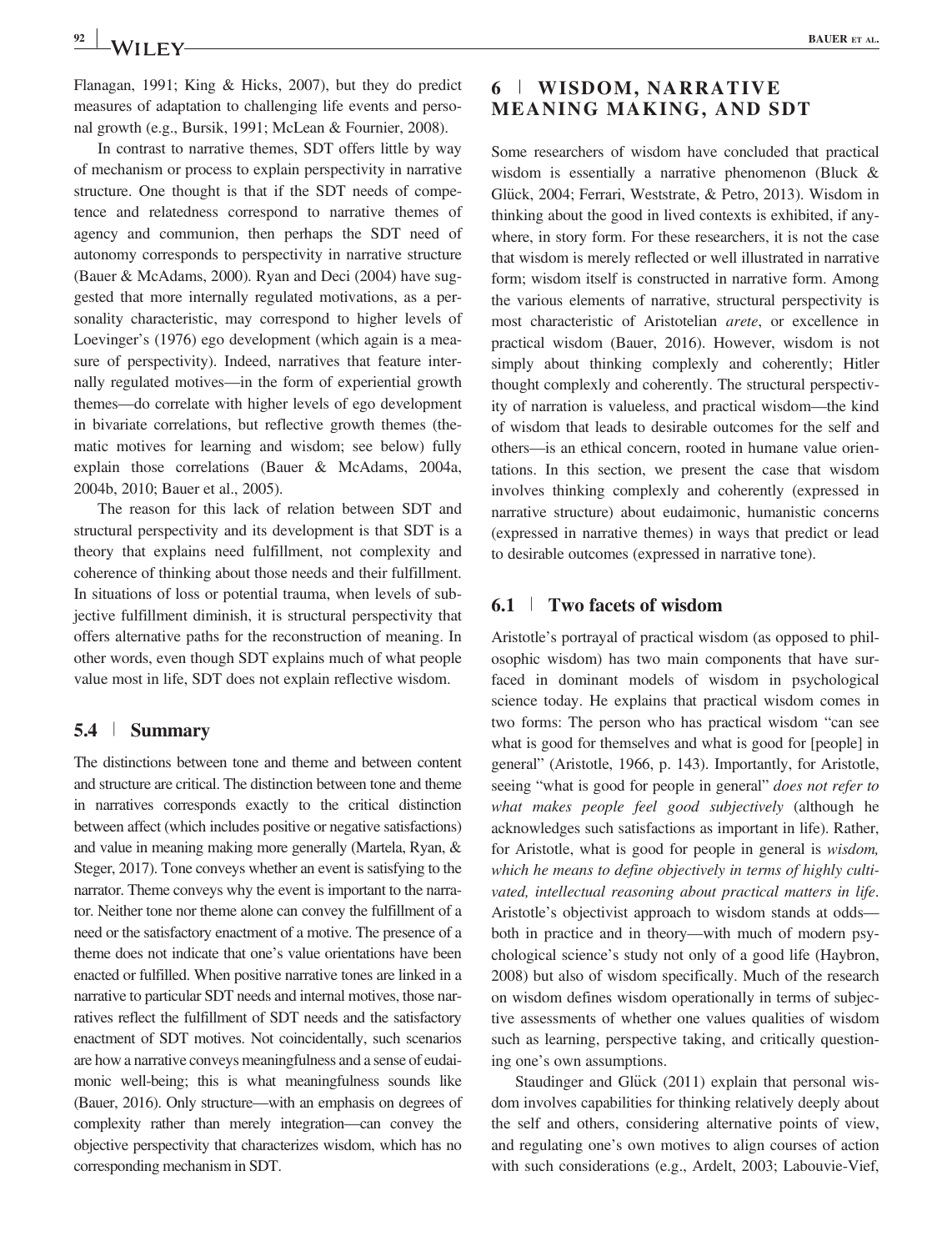2003; Loevinger, 1976; the Personal Growth subscale of PWB, Ryff, 1989; Webster, 2003). However, we note a distinct contrast among those measures. On the one hand are measures that assess value orientations and value fulfillment (Ardelt, Ryff, Webster). On the other hand are measures that assess value perspectivity (Labouvie-Vief, Loevinger). The latter measures are decidedly more aligned with Aristotle's objectivist criteria for arete in practical reasoning than are the former measures (and than is  $SDT$ ).<sup>5</sup>

That said, Aristotle did emphasize the importance of eudaimonia as excellence in lived action (e.g., Fowers, 2012) rather than as an evaluated state or status of the person, which has been emphasized in SDT (Ryan & Frederick, 1997; Ryan & Martela, 2016; Ryan et al., 2008). In other words, it involves knowing how to navigate one's life (i.e., making choices, taking actions, interpreting actions) in ways that facilitate meaningfulness and psychological well-being for both the self and others, which is to say, in ways that facilitate humanistically oriented experiences (again, not just for the self but for others too, as in the SDT concept of mutual autonomy support; Knee et al., 2013; Ryan & Deci, 2006). This wisdom of focusing on humanistically oriented experiences—on humane experience—is the kind of wisdom that Ryff (2013) claims is found in psychological well-being (which is inherently eudaimonic, not hedonic), particularly in terms of well-being with regard to personal growth. These measures rely on subjective self-report and so have less to do with the objectivist criteria for the wisdom of Aristotle (Haybron, 2008).

But the question arises: Is this even wisdom? On the one hand, it is well-being, not wisdom. On the other hand, if a person strives toward meaningfulness, particularly in Ryff's dimension of personal growth, is that not wise? Even taking the question of growth out of the equation, if a person merely has well-being or meaning in life, people generally assume that this person is doing something right, something wise. People think, Things turned out well or meaningful, so the person must have been wise. However, such thinking is prone toward confirmation bias. The mere presence of wellbeing—even eudaimonic well-being—is not grounds for the assessment of wisdom. People "stumble" onto happiness routinely, owing nothing to wisdom (Gilbert, 2007). Having a satisfying or meaningful life has little to do with thinking complexly about it (Bauer et al., 2008; King & Hicks, 2007; although coherence is more likely, as it tends to correlate with well-being, e.g., Baerger & McAdams, 1999). Value fulfillment is not value perspectivity. Narrative structure is not narrative content. Happiness is not wisdom.

Then again, the mere presence of complex reasoning about the self and others is not exclusive grounds for the assessment of wisdom either. The complex thinking of value perspectivity may be what differentiates wisdom from "merely" self-determined meaningfulness, but wisdom

without humanistic concern is "merely" "expert knowledge." Expert knowledge is the defining characteristic of wisdom in the Berlin wisdom model (Baltes & Staudinger, 2000), which is too cold, too abstract, and too detached from a grounding in humane concerns; Staudinger (2013) categorizes expert knowledge as a form of general wisdom rather than personal wisdom.

Furthermore, wisdom also has to do with what works with predicting successful outcomes, with enacting value orientations for self-determination and wisdom successfully. Complex thinking hardly ensures a productive, constructive course of action. Complex thinking that leads to the suffering of self and others is hardly wise; it is merely complex. But the combination sounds wise—thinking with perspectivity that leads to events that turn out well for the self and others. SDT plays a role in that development of wisdom, but from the experiential rather than the reflective side of wisdom.

## 6.2 <sup>|</sup> Two facets of wisdom and narrative meaning making

Ferrari et al. (2013) point out that narratives allow for wise reflections both on one's own lived experiences and on hypothetical situations. From a narrative perspective, a life story conveys wisdom when the story features eudaimonic, humanistic themes (i.e., value orientation) with a complex and coherent narrative structure—and, to the degree that wisdom also involves desirable outcomes, a tone that ends on a relatively positive note. Furthermore, if wisdom is constructed in narratives, then narratives must offer tools for constructing and cultivating the experiential and reflective facets of wisdom. Here, we argue that narrative theme, structure, and tone each reveal important features of wisdom (and other qualities of a good life). Narrative theme conveys the value, motive, reason, or purpose of the event—that is, why the event is good or not—and whether those values involve eudaimonic, humanistic, and organismic orientations. Narrative structure conveys how complexly and coherently one thinks about the what and why of the event. Narrative tone conveys whether an event with such themes and structure turns out to be good or not.

Narratives also open a window to studying the developmental nature of wisdom (Bauer, 2016; Ferrari et al., 2013). Wink and colleagues (Wink & Dillon, 2013; Wink & Staudinger, 2016) have aligned the notion of personal growth with the notion of wisdom, but they mean something different than the sense of meaningfulness that comes from one's thinking that one has attained personal growth, again pointing to the necessity for distinguishing wisdom as meaningfulness from wisdom as reflectiveness. They focus on wisdom as a process of narrative meaning-making, with an emphasis on the structural complexity or perspectivity of wisdom in personal narratives.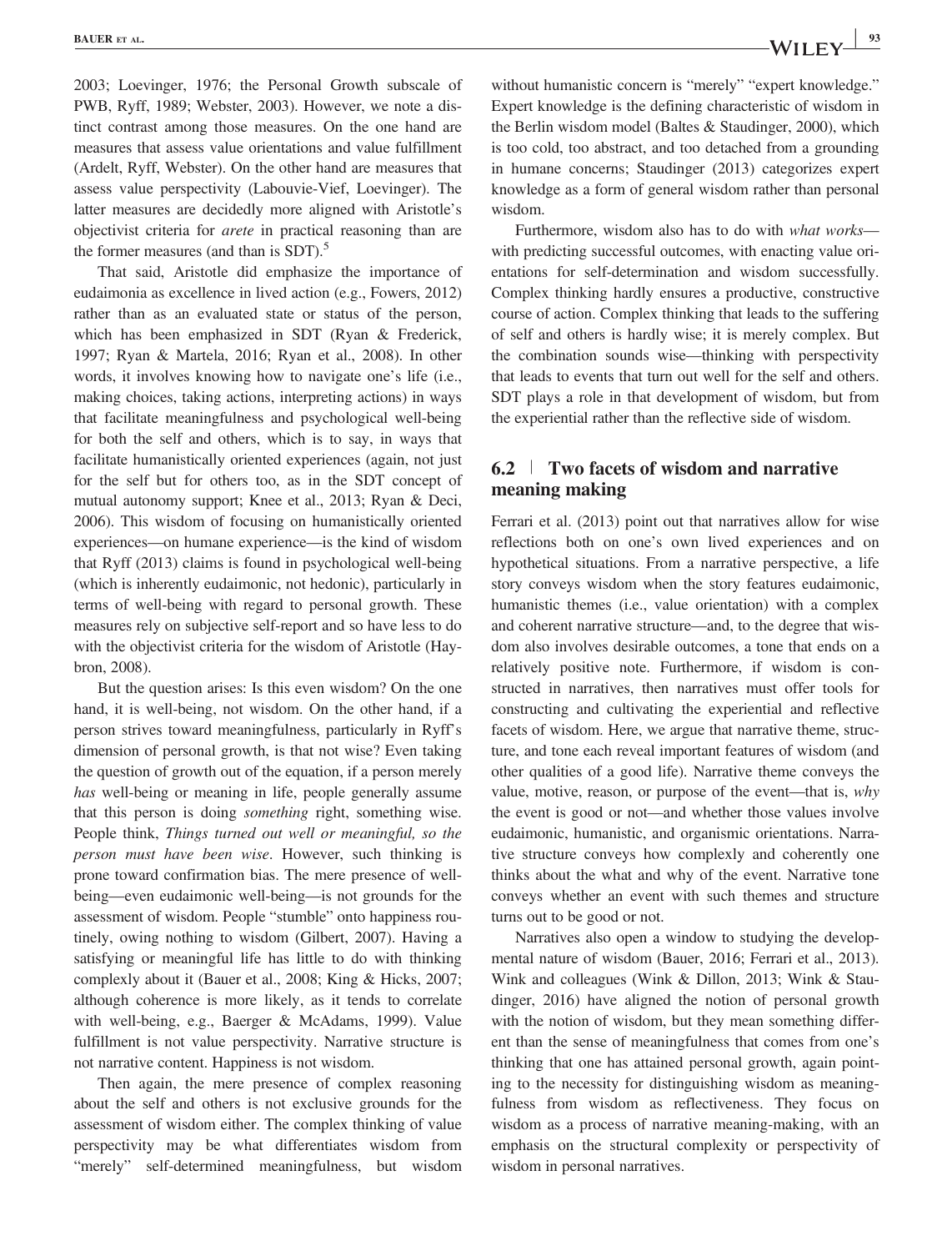|  | <b>TABLE 2</b> Sample measures of value orientations and value actualizations according to qualities of a good life |
|--|---------------------------------------------------------------------------------------------------------------------|
|--|---------------------------------------------------------------------------------------------------------------------|

| Qualities of a good life                                                         | Value orientations: Values, motives,<br>and needs                                                                                                                                                                                                 | Value actualizations: Successful enactment<br>of value orientations                                                                                                                                                                                                                                                                |
|----------------------------------------------------------------------------------|---------------------------------------------------------------------------------------------------------------------------------------------------------------------------------------------------------------------------------------------------|------------------------------------------------------------------------------------------------------------------------------------------------------------------------------------------------------------------------------------------------------------------------------------------------------------------------------------|
| Happiness<br>Pleasurable experience and<br>satisfaction                          | <b>Hedonic value orientation</b><br>• Narrative measure: Values/motives to cultivate<br>a pleasure and satisfaction<br>exclusively (non-eudaimonic/humanistic themes)<br>• Non-narrative measure: Hedonic motives<br>for action (Huta & Waterman) | Value fulfillment as satisfaction<br>• Narrative measure: Positive tone, redemption<br>sequence (McAdams); closure (King); positive<br>resolution (Lilgendahl)<br>• Non-narrative measure: Subjective well-being<br>(Diener)                                                                                                       |
| Meaningfulness<br>Enacting personally meaningful<br>activities and relationships | <b>Eudaimonic value orientation</b><br>• Narrative measure: Experiential growth<br>themes (Bauer; Philippe)<br>• Non-narrative measures: Eudaimonic<br>motives for action; SDT motives and needs                                                  | Value fulfillment as meaningfulness<br>• Narrative measure: Positive tone $+$ Experiential<br>growth theme<br>• Non-narrative measures: Psychological well-being<br>(Ryff); Meaning in Life–Presence (Steger)                                                                                                                      |
| Wisdom<br>Thinking complexly and<br>coherently about the self<br>and others      | Eudaimonic value orientation<br>• Narrative measure: Reflective growth<br>themes (Bauer)<br>• Non-narrative measure: Wanting reflective<br>wisdom (some items of Ardelt); identity<br>exploration (Berzonsky)                                     | Value perspectivity<br>• Narrative measures: Integrative complexity<br>(Suedfeld & Bluck); differentiation and integration<br>(Woike); differentiated processing (Lilgendahl);<br>accommodation (King); Subject-Object Interview<br>(Kegan)<br>• Non-narrative measure: Sentence Completion Test of<br>Ego Development (Loevinger) |

Note. The names in this table are the primary authors of the measures in question. Their work is cited in the text.

Two narrative themes express people's values and motives for cultivating the humane concern and perspectivity of wisdom: experiential growth themes and reflective growth themes—corresponding to non-narrative measures of meaningfulness and perspectivity-focused measures of wisdom (Bauer, 2016). Experiential growth themes predict meaningfulness measured as, for example, psychological well-being (Ryff & Singer, 2008) or the presence of meaning in life (Steger et al., 2006), whereas reflective growth themes predict perspectivity-oriented measures of wisdom, such as Loevinger's (1976) ego development. Table 2 presents an overview of the qualities of a good life, their corresponding value orientations and value actualizations, and sample measures (both narrative and non-narrative) that correspond to each quality of a good life.<sup>6</sup>

#### $6.2.1$  | Experiential growth themes

Experiential growth themes showcase the value and motives for cultivating personally meaningful activities and relationships, rather than the value and motives for status, approval, and appearances. These growth themes are defined operationally in direct terms of SDT (e.g., Kasser & Ryan, 1993; Sheldon & Kasser, 1995). As with non-narrative research on internally directed motives and goals, experiential growth themes (in both narratives of important life memories and narratives of major life goals) show consistent correlations with well-being. Notably for the development of experiential wisdom, SDT's internal motives predict higher levels of well-being with age cross-sectionally (non-narrative research, Sheldon & Kasser, 2001; narrative research, e.g., Bauer & McAdams, 2004a) and even prospective increases in wellbeing with age longitudinally (non-narrative, Kasser, et al. 2002; narrative, Bauer & McAdams, 2010).

However, we wish to emphasize that none of this research is originally framed in terms of wisdom. Rather, like SDT, this work is framed in terms of values or motives and well-being (although with an emphasis on eudaimonic well-being). Our rationale for framing this research in terms of wisdom comes from the wisdom research itself (e.g., Staudinger & Glück, 2011), where much of the operational definition of wisdom is caught up in measures of meaningfulness—in meaningful actions turning out well—as explained earlier. Again, we argue that such approaches to wisdom neglect objective perspectivity in wisdom.

#### 6.2.2 <sup>|</sup> Reflective growth themes

It is one thing to think complexly and coherently and another thing to value or want to think complexly and coherently. Reflective growth themes emphasize a value orientation for thinking complexly and coherently. A narrative structure that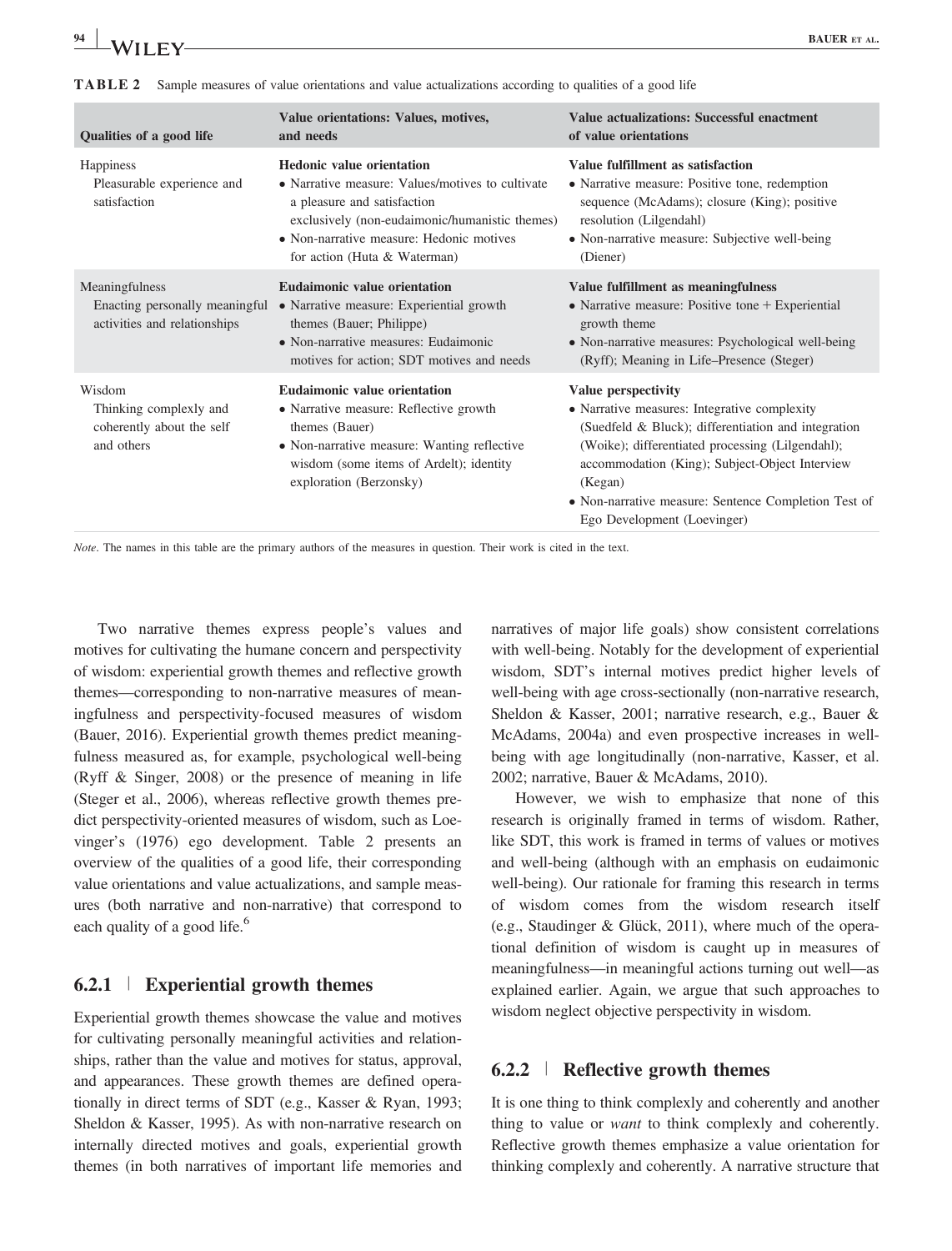is complex and coherent reflects thinking that is in fact complex and coherent (which is to say, as a value actualization of structural perspectivity). Reflective growth themes convey the personal valuing of wisdom's heightened perspectivity. Reflective growth themes are found in narratives that feature a desire, value, or motive for deepening one's conceptual understanding (not felt experience) of the self and/or others, for taking multiple points of view, for learning about one's position in a world of others, for questioning one's assumptions, and other such concerns for differentiating and integrating one's understanding of life (Bauer, 2016). Thus, reflective growth themes involve a valuing of the Piagetian mechanisms of cognitive development (Piaget, 1970) in a psychosocial context.

Reflective growth themes convey the desire for reflective wisdom, not the attainment of reflective wisdom. Several measures of autobiographical reasoning and narrative differentiation/complexity and integration/coherence can be readily framed as measures of structural perspectivity but not reflective growth themes. Some of these measures deal with reflective wisdom directly (Bluck & Glück, 2004; Weststrate  $& Glück, 2017),$  where demonstrated wisdom in narratives ties to adjustment to difficult life experiences. Most measures correspond to wisdom in terms of narrative structure—measures such as life lessons and insights about the self (McLean & Pratt, 2006; Thorne, McLean, & Lawrence, 2004), growth from transgressions (Mansfield, Pasupathi, & McLean, 2015), the differentiation facet of self-transformation and self-growth (Lilgendahl & McAdams, 2011; Pals, 2006), and various forms of self–event connections or heightened degrees of processing that involve exploration, differentiation, perspective taking, or integrative complexity (Bauer & Bonanno, 2001b; Bauer et al., 2005; Blagov & Singer, 2004; Graci & Fivush, in press; King & Hicks, 2007; King & Noelle, 2005; King et al., 2000; King & Smith, 2004; Lilgendahl et al., 2013; Lilgendahl & McAdams, 2011; McLean & Pratt, 2006; Pals, 2006; Pasupathi & Mansour, 2006; Suedfeld & Bluck, 1993; Woike, Lavezzary, & Barsky, 2001). Most of these measures correlate with measures of wisdom as Staudinger defines it (2013). However, importantly, all these narrative measures involve eudaimonic, humanistic themes but are not coded as such. Themes of experiential growth are implicitly embedded in the coding systems without being identified as such. In other words, narratives that are structurally complex and coherent but that deal with selfish, egoistic, or materialistic concerns do not appear to get high scores on these measures.

As might be hoped for those who believe in the possibility of cultivating wisdom, reflective growth themes in narratives of major life goals (i.e., an overarching desire in life for reflective wisdom) have predicted increases in levels of ego development (Loevinger, 1976; i.e., increases in the attainment of reflective wisdom) 3 years later (Bauer & McAdams, 2010). However, reflective growth themes do not predict well-being, and experiential growth themes alone (which are based on SDT's internal motives) do not predict ego development (Bauer et al., 2008). Similarly, Weinstein et al. (2012) note that not all eudaimonic motives tend toward happiness.

## 6.3 <sup>|</sup> SDT, narrative adjustment to life, and wisdom

Let's return to the idea that SDT has difficulty accounting for how people adjust to life's roadblocks and tragedies. To the degree that people *do* adjust, they do so by reconstructing the meanings in their life narratives (Adler, 2012; Bauer & Bonanno, 2001a; King et al., 2000; Lilgendahl et al., 2013; Neimeyer, 2006). Much of this process is attributable to the mechanisms and process of reflective growth, leading to the perspectivity-focused facet of wisdom, which allows the person to envision alternative courses of action and interpretations to deal with an objectively difficult situation. At the heart of a difficult situation is a sense of disequilibration, much along the lines of Piagetian disequilibration in cognitive development. Disequilibration is essentially the sense that one's needs for conceptual understanding are not met. According to SDT, the path is already set toward low levels of well-being. But to the degree that the person meets this disequilibration actively with processes of differentiation and integration (e.g., by interpreting the situation in terms of reflective growth themes), the person is in a better position to adjust (Bursik, 1991).

Perhaps this tendency of the person to apply reflective growth themes is a product of a relatively fulfilled need for autonomy, which allows the person to take control of the situation (Hodgins, 2008; Ryan & Deci, 2006). Even so, it is difficult to imagine that fulfilled needs for autonomy automatically yield reflective meaning making, at least at the present time in SDT research. Then again, the pervasive fact of disequilibration and its resolution in the twin processes of assimilation/differentiation and accommodation/integration suggest that another basic psychological need besides SDT's three needs is a conceptual understanding of the self and others, geared more toward the reflective than experiential facet of wisdom.

#### 7 <sup>|</sup> CONCLUSION

SDT goes a long way in explaining the motivational foundation of human flourishing in personality and beyond. While SDT principles have been shown to operate in narrative meaning making, other features of narrative meaning making —particularly in the contexts of life's difficulties and tragedies and of meaning making and reflective wisdom—are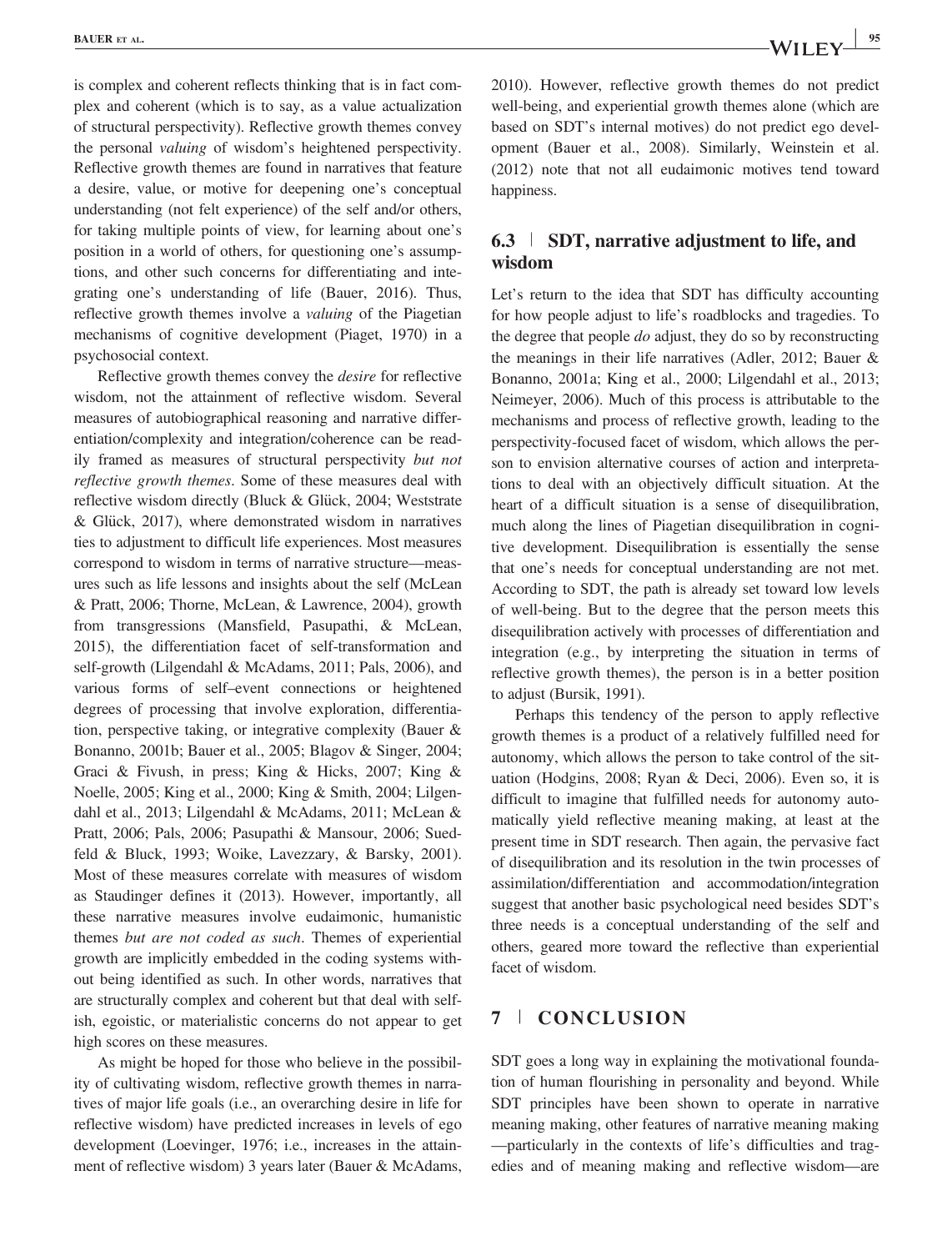not explicable by SDT. The reason has to do with SDT's focus on value fulfillment, which is subjectively construed, rather than on objectively demonstrated capacities for generating multiple and alternative perspectives on the self and others (e.g., as measured by ego development; Loevinger, 1976). In narrative meaning making, narrative tone and theme combine to convey value fulfillment, but only narrative structure conveys value perspectivity. A life story that conveys personal wisdom seems to involve all three: a complex and coherent understanding (in narrative structure) of humanistic concerns (in narrative themes) that turn out well (in narrative tone) in one's life. We note, however, that these capacities for reflective wisdom are far from incompatible with SDT, as SDT and many models of wisdom take an organismic perspective on the person. We hope that this article stimulates empirical research on the links between SDT fulfillment and the development of reflective wisdom as a personality characteristic.

#### ACKNOWLEDGMENT

The author(s) received no financial support for the research, authorship, and/or publication of this article. We thank Colin Shanahan for his help in preparing this manuscript.

#### CONFLICT OF INTERESTS

The author(s) declared no potential conflicts of interest with respect to the research, authorship, and/or publication of this article.

#### **NOTES**

- <sup>1</sup> However, when well-being is defined so broadly as the wellness of one's being, wisdom can also be considered a facet of well-being (Bauer, McAdams, & Pals, 2008).
- <sup>2</sup> While such assessments are typically subjective (as in self-report measures of either subjective well-being or psychological well-being), there is no reason why some objective measure of a person's meaningfulness in life might also be of predictive validity, just as with other-reports of one's personality traits (Bauer, 2016).
- <sup>3</sup> Throughout this article, by *objective* we mean objective in a relative sense, and more specifically in a measurement sense: An objective assessment of a person is one that is made by observers who are trained experts and who are not invested in the person's own subjective valuing or welfare. The question of objectivity versus subjectivity is of course more complex, especially in the scientific measurement of personal narratives. For a mapping of various forms of objectivity and subjectivity in measurement that applies to all measures of personality, particularly in the measurement of hedonic and eudaimonic goods in life, see Bauer (2016).
- <sup>4</sup> We note at the outset that SDT needs and motives can be studied as functioning both within narratives (e.g., as measures of narrative themes; Bauer & McAdams, 2000) and without narratives (e.g., as non-narrative measures). We also note that, while narrative and nonnarrative measures can tap into different levels of personality

(McAdams, 2013), narrative and non-narrative measures can tap into the same features of a good life, such as well-being and wisdom (which are ultimately measures of personality). The difference there is that narrative measures situate, for example, motives and their fulfillments within the lived context of specific actions in a person's life, whereas non-narrative measures typically assess motives and their fulfillments in more general, decontextualized forms (Bauer et al., 2017).

- <sup>5</sup> This is not to say that psychological criteria for wisdom or eudaimonia must closely reflect the Aristotelian model. However, several psychological models of eudaimonia do claim to reflect Aristotle's principles, despite those models' focus on subjective fulfillment, which is not of primary concern for Aristotelian eudaimonia.
- $6$  We note that narrative measures and non-narrative measures *each* can assess either value orientations or value actualizations. In narrative measures, tone and structure convey value actualizations, namely, satisfaction and perspectivity, respectively, whereas theme conveys value orientation. (Positive tone and eudaimonic themes combine to convey value fulfillment, or meaningfulness.) Non-narrative measures also convey value actualizations (e.g., well-being and need fulfillment scales) and value orientations (e.g., motivation scales).

#### ORCID

Jack J. Bauer (b) <http://orcid.org/0000-0003-2912-7980>

#### REFERENCES

- Adler, J. M. (2012). Living into the story: Agency and coherence in a longitudinal study of narrative identity development and mental health over the course of psychotherapy. Journal of Personality and Social Psychology, 102, 367–389. [https://doi.org/10.1037/](https://doi.org/10.1037/a0025289) [a0025289](https://doi.org/10.1037/a0025289)
- Ardelt, M. (2003). Wisdom as expert knowledge system: A critical review of a contemporary operationalization of an ancient concept. Human Development, 47, 257–285. [https://doi.org/10.1159/](https://doi.org/10.1159/000079154) [000079154](https://doi.org/10.1159/000079154)
- Aristotle. (1966). Nicomachean ethics (D. Ross, Ed.). New York, NY: Oxford University Press.
- Baerger, D. R., & McAdams, D. P. (1999). Life story coherence and its relation to psychological well-being. Narrative Inquiry, 9, 69–96. <https://doi.org/10.1075/ni.9.1.05bae>
- Baltes, P. B., & Staudinger, U. M. (2000). Wisdom: A metaheuristic (pragmatic) to orchestrate mind and virtue toward excellence. American Psychologist, 55, 122–136. [https://doi.org/10.1037/](https://doi.org/10.1037/0003-066X.55.1.122) [0003-066X.55.1.122](https://doi.org/10.1037/0003-066X.55.1.122)
- Bauer, J. J. (2011). The postconventional self: Ego maturity, growth stories ... and happiness? In A. Pfaffenberger, P. W. Marko, & A. Combs (Eds.), The postconventional personality: Perspectives on higher development (pp. 101–118). Albany, NY: SUNY Press.
- Bauer, J. J. (2016). Eudaimonic growth: The development of the goods in personhood (or: cultivating a good life story). In J. Vittersø (Ed.), Handbook of eudaimonic well-being (pp. 147– 174). Cham, Switzerland: Springer. [https://doi.org/10.1007/978-3-](https://doi.org/10.1007/978-3-319-42445-3_10) [319-42445-3\\_10](https://doi.org/10.1007/978-3-319-42445-3_10)
- Bauer, J. J., & Bonanno, G. A. (2001a). Continuity amid discontinuity: Bridging one's past and present in stories of conjugal bereavement. Narrative Inquiry, 11, 123–158. [https://doi.org/10.](https://doi.org/10.1075/ni.11.1.06bau) [1075/ni.11.1.06bau](https://doi.org/10.1075/ni.11.1.06bau)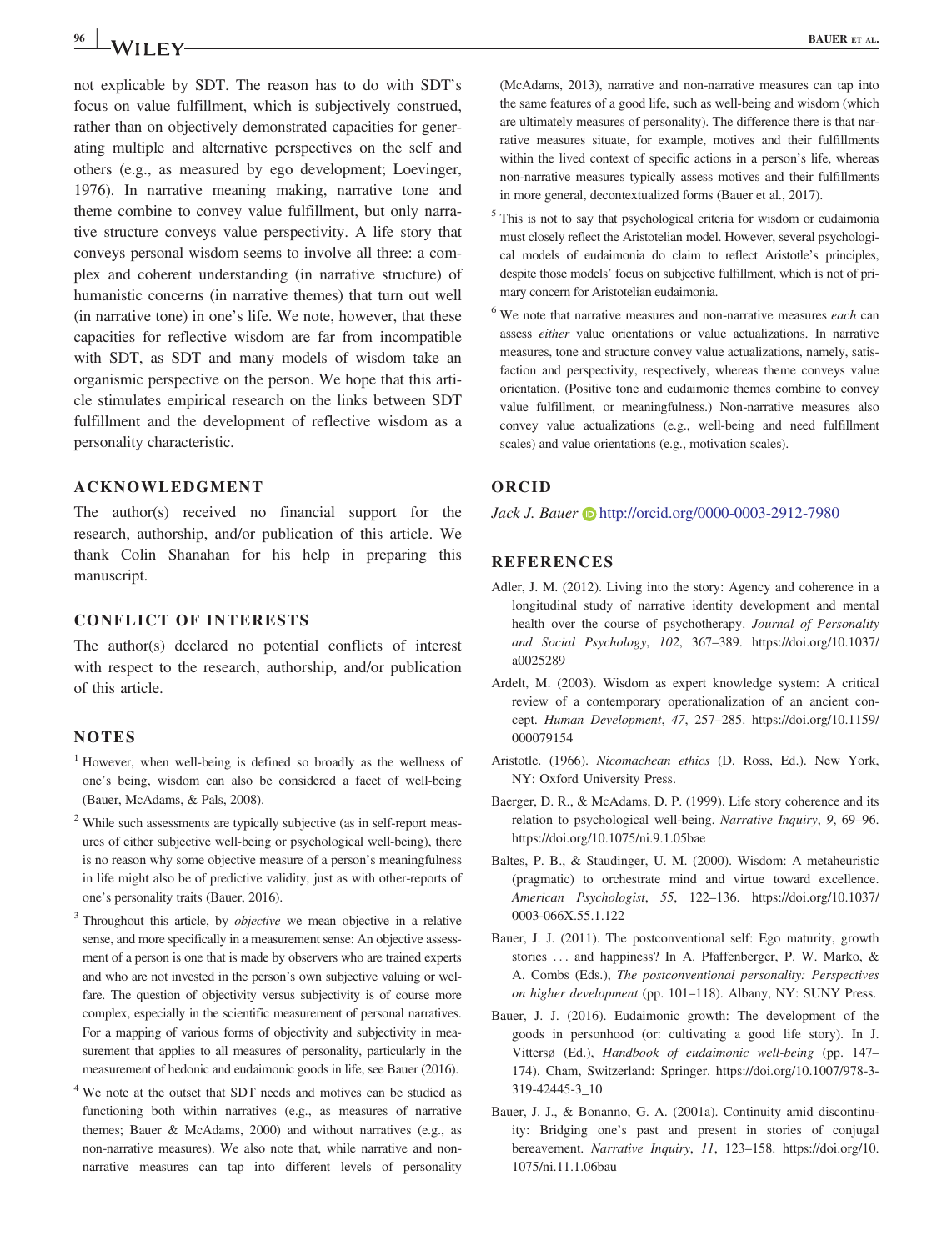- Bauer, J. J., & Bonanno, G. A. (2001b). Doing and being well (for the most part): Adaptive patterns of narrative self-evaluation during bereavement. Journal of Personality, 69, 451–482. [https://doi.](https://doi.org/10.1111/1467-6494.00152) [org/10.1111/1467-6494.00152](https://doi.org/10.1111/1467-6494.00152)
- Bauer, J. J., Graham, L. E., Lauber, E. A., & Lynch, B. P. (2017). What growth sounds like: How redemption, recovery, selfimprovement, and eudaimonic growth in narratives of different life events relate to well-being, motives, and traits. Manuscript under review.
- Bauer, J. J., & McAdams, D. P. (2000). Competence, relatedness, and autonomy in life stories. Psychological Inquiry, 11, 276–279.
- Bauer, J. J., & McAdams, D. P. (2004a). Growth goals, maturity, and well-being. Developmental Psychology, 40, 114–127. [https://doi.](https://doi.org/10.1037/0012-1649.40.1.114) [org/10.1037/0012-1649.40.1.114](https://doi.org/10.1037/0012-1649.40.1.114)
- Bauer, J. J., & McAdams, D. P. (2004b). Personal growth in adults' stories of life transitions. Journal of Personality, 72, 573–602. <https://doi.org/10.1111/j.0022-3506.2004.00273.x>
- Bauer, J. J., & McAdams, D. P. (2010). Eudaimonic growth: Narrative growth goals predict increases in ego development and subjective well-being three years later. Developmental Psychology, 46, 761–772.<https://doi.org/10.1037/a0019654>
- Bauer, J. J., McAdams, D. P., & Pals, J. L. (2008). Narrative identity and eudaimonic well-being. Journal of Happiness Studies, 9, 81–104. <https://doi.org/10.1007/s10902-006-9021-6>
- Bauer, J. J., McAdams, D. P., & Sakaeda, A. R. (2005). Interpreting the good life: Growth memories in the lives of mature, happy people. Journal of Personality and Social Psychology, 88, 203–217.<https://doi.org/10.1037/0022-3514.88.1.203>
- Bauer, J. J., Park, S. W., Montoya, R. M., & Wayment, H. A. (2015). Growth motivation toward two paths of eudaimonic selfdevelopment. Journal of Happiness Studies, 16, 185–210. [https://](https://doi.org/10.1007/s10902-014-9504-9) [doi.org/10.1007/s10902-014-9504-9](https://doi.org/10.1007/s10902-014-9504-9)
- Baumeister, R. F. (1991). Meanings of life. New York, NY: Guilford Press.
- Berzonsky, M. D., Soenens, B., Luyckx, K., Smits, I., Papini, D. R., & Goossens, L. (2013). Development and validation of the revised Identity Style Inventory (ISI-5): Factor structure, reliability, and validity. Psychological Assessment, 25, 893–904. [https://](https://doi.org/10.1037/a0032642) [doi.org/10.1037/a0032642](https://doi.org/10.1037/a0032642)
- Blagov, P. S., & Singer, J. A. (2004). Four dimensions of selfdefining memories (specificity, meaning, content, and affect) and their relationships to self-restraint, distress, and repressive defensiveness. Journal of Personality, 72, 481–511. [https://doi.org/10.](https://doi.org/10.1111/j.0022-3506.2004.00270.x) [1111/j.0022-3506.2004.00270.x](https://doi.org/10.1111/j.0022-3506.2004.00270.x)
- Block, J. (1982). Assimilation, accommodation, and the dynamics of personality development. Child Development, 53, 281–295. <https://doi.org/10.2307/1128971>
- Bluck, S., & Glück, J. (2004). Making things better and learning a lesson: Experiencing wisdom across the lifespan. Journal of Personality, 72, 543–572. [https://doi.org/10.1111/j.0022-3506.2004.](https://doi.org/10.1111/j.0022-3506.2004.00272.x) [00272.x](https://doi.org/10.1111/j.0022-3506.2004.00272.x)
- Bruner, J. (1990). Acts of meaning. Cambridge, MA: Harvard University Press.
- Bursik, K. (1991). Adaptation to divorce and ego development in adult women. Journal of Personality and Social Psychology, 60, 300–306. <https://doi.org/10.1037/0022-3514.60.2.300>
- Campbell, J., Flowers, B. S., & Moyers, B. (1988). The power of myth. New York, NY: Doubleday.
- Chen, B., Vansteenkiste, M., Beyers, W., Boone, L., Deci, E. L., Van der Kaap-Deeder, J., ... Verstuyf, J. (2015). Basic psychological need satisfaction, need frustration, and need strength across four cultures. Motivation and Emotion, 39, 216–236. [https://doi.org/10.](https://doi.org/10.1007/s11031-014-9450-1) [1007/s11031-014-9450-1](https://doi.org/10.1007/s11031-014-9450-1)
- Deci, E. L., Koestner, R., & Ryan, R. M. (1999). A meta-analytic review of experiments examining the effects of extrinsic rewards on intrinsic motivation. Psychological Bulletin, 125, 627–668. <https://doi.org/10.1037/0033-2909.125.6.627>
- Deci, E. L., & Ryan, R. M. (1985). The General Causality Orientations Scale: Self-determination in personality. Journal of Research in Personality, 19, 109–134. [https://doi.org/10.1016/0092-6566](https://doi.org/10.1016/0092-6566(85)90023-6) [\(85\)90023-6](https://doi.org/10.1016/0092-6566(85)90023-6)
- Deci, E. L., & Ryan, R. M. (2000). The what and why of goal pursuits: Human needs and the self-determination of behavior. Psychological Inquiry, 11, 227–268. [https://doi.org/10.1207/](https://doi.org/10.1207/S15327965PLI1104_01) [S15327965PLI1104\\_01](https://doi.org/10.1207/S15327965PLI1104_01)
- Deci, E. L., & Ryan, R. M. (2012). Motivation, personality, and development within embedded social contexts: An overview of self-determination theory. In R. M. Ryan (Ed.), The Oxford handbook of human motivation (pp. 85–108). New York, NY: Oxford University Press. [https://doi.org/](https://doi.org/10.1093/oxfordhb/9780195399820.013.0006) [10.1093/oxfordhb/9780195399820.013.0006](https://doi.org/10.1093/oxfordhb/9780195399820.013.0006)
- Diener, E., Lucas, R. E., & Scollon, C. N. (2006). Beyond the hedonic treadmill: Revising the adaptation theory of well-being. American Psychologist, 61, 305–314. [https://doi.org/10.1037/](https://doi.org/10.1037/0003-066X.61.4.305) [0003-066X.61.4.305](https://doi.org/10.1037/0003-066X.61.4.305)
- Dunlop, W. L., & Tracy, J. L. (2013). Sobering stories: Narratives of self-redemption predict behavioral change and improved health among recovering alcoholics. Journal of Personality and Social Psychology, 104, 576–590.<https://doi.org/10.1037/a0031185>
- Elliot, A. J., & McGregor, H. A. (2001). A  $2 \times 2$  achievement goal framework. Journal of Personality and Social Psychology, 80, 501–519. <https://doi.org/10.1037/0022-3514.80.3.501>
- Ferrari, M., Weststrate, N. M., & Petro, A. (2013). Stories of wisdom to live by: Developing wisdom in a narrative mode. In M. Ferrari & N. M. Weststrate (Eds.), The scientific study of personal wisdom (pp. 137–164). Dordrecht, Netherlands: Springer.
- Flanagan, O. (1991). Varieties of moral personality: Ethics and psychological realism. Cambridge, MA: Harvard University Press.
- Flanagan, O. (2007). The really hard problem: Meaning in a material world. Cambridge, MA: MIT Press.
- Fowers, B. J. (2012). Placing virtue and the human good in psychology. Journal of Theoretical and Philosophical Psychology, 32, 1–9. <https://doi.org/10.1037/a0025819>
- Fowers, B. J. (2016). Aristotle on eudaimonia: On the virtue of returning to the source. In J. Vittersø (Ed.), Handbook of eudaimonic well-being (pp. 67–84). Cham, Switzerland: Springer. [https://doi.org/10.1007/978-3-319-42445-3\\_4](https://doi.org/10.1007/978-3-319-42445-3_4)
- Gilbert, D. (2007). Stumbling on happiness. New York, NY: Vintage.
- Goldstein, K. (1939). The organism: A holistic approach to biology derived from pathological data in man. New York, NY: American Book Company.<https://doi.org/10.1037/10021-000>
- Graci, M. E., & Fivush, R. (in press). Narrative meaning making, attachment, and psychological growth and stress. Journal of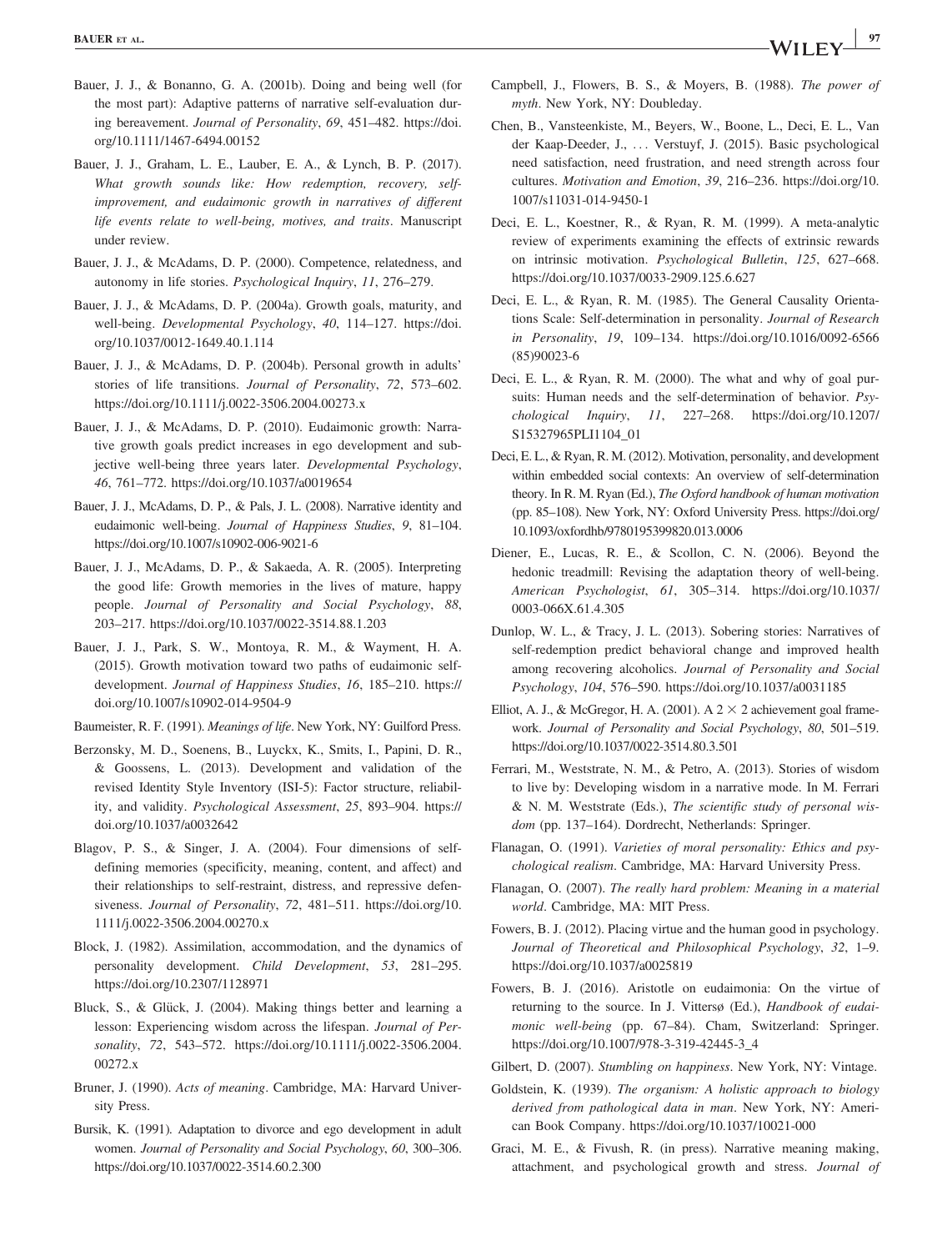Social and Personal Relationships. [https://doi.org/10.1177/](https://doi.org/10.1177/0265407516644066) [0265407516644066](https://doi.org/10.1177/0265407516644066)

- Habermas, T., & De Silveira, C. (2008). The development of global coherence in life narratives across adolescence: Temporal, causal, and thematic aspects. Developmental Psychology, 44, 707–721. <https://doi.org/10.1037/0012-1649.44.3.707>
- Haidt, J. (2012). The righteous mind: Why good people are divided by politics and religion. New York, NY: Pantheon.
- Haybron, D. M. (2008). The pursuit of unhappiness: The elusive psychology of well-being. New York, NY: Oxford University Press.
- Heintzelman, S. J., & King, L. A. (2016). Meaning in life and intuition. Journal of Personality and Social Psychology, 110, 477–492.<https://doi.org/10.1037/pspp0000062>
- Hicks, J. A., Cicero, D. C., Trent, J., Burton, C. M., & King, L. A. (2010). Positive affect, intuition, and the feeling of meaning. Journal of Personality and Social Psychology, 98, 967–979. <https://doi.org/10.1037/a0019377>
- Hodgins, H. S. (2008). Motivation, threshold for threat, and quieting the ego. In H. A. Wayment & J. J. Bauer (Eds.), Transcending selfinterest: Psychological explorations of the quiet ego (pp. 117–124). Washington, DC: American Psychological Association Books. <https://doi.org/10.1037/11771-011>
- Houle, I., & Philippe, F. L. (2017). Need satisfaction in episodic memories impacts mood at retrieval and well-being over time. Personality and Individual Differences, 105, 194–199. [https://doi.](https://doi.org/10.1016/j.paid.2016.09.059) [org/10.1016/j.paid.2016.09.059](https://doi.org/10.1016/j.paid.2016.09.059)
- Hoxsey, A. (2014, December 5). Follow your blisters. Napa Valley Register. Napa, CA: Napa Valley Publishing.
- Huta, V., & Ryan, R. M. (2010). Pursuing pleasure or virtue: The differential and overlapping well-being benefits of hedonic and eudaimonic motives. Journal of Happiness Studies, 11, 735–762. <https://doi.org/10.1007/s10902-009-9171-4>
- Huta, V., & Waterman, A. S. (2014). Eudaimonia and its distinction from hedonia: Developing a classification and terminology for understanding conceptual and operational definitions. Journal of Happiness Studies, 15, 1425–1456. [https://doi.org/10.1007/](https://doi.org/10.1007/s10902-013-9485-0) [s10902-013-9485-0](https://doi.org/10.1007/s10902-013-9485-0)
- Hy, L. X., & Loevinger, J. (1996). Measuring ego development (2nd ed.). Mahwah, NJ: Erlbaum.
- Kashdan, T. B., Biswas-Diener, R., & King, L. A. (2008). Reconsidering happiness: The costs of distinguishing between hedonics and eudaimonia. Journal of Positive Psychology, 3, 219–233. <https://doi.org/10.1080/17439760802303044>
- Kasser, T., Koestner, R., & Lekes, N. (2002). Early family experiences and adult values: A 26-year, prospective longitudinal study. Personality and Social Psychology Bulletin, 28, 826–835. [https://](https://doi.org/10.1177/0146167202289011) [doi.org/10.1177/0146167202289011](https://doi.org/10.1177/0146167202289011)
- Kasser, T., Rosenblum, K. L., Sameroff, A. J., Deci, E. L., Niemiec, C. P., Ryan, R. M., ... Hawks, S. (2014). Changes in materialism, changes in psychological well-being: Evidence from three longitudinal studies and an intervention experiment. Motivation and Emotion, 38, 1–22.<https://doi.org/10.1007/s11031-013-9371-4>
- Kasser, T., & Ryan, R. M. (1993). A dark side of the American dream: Correlates of financial success as a central life aspiration. Journal of Personality and Social Psychology, 65, 410–422. <https://doi.org/10.1037/0022-3514.65.2.410>
- Kasser, T., & Ryan, R. M. (1996). Further examining the American dream: Well-being correlates of intrinsic and extrinsic goals. Personality and Social Psychology Bulletin, 22, 281–288. [https://doi.](https://doi.org/10.1177/0146167296223006) [org/10.1177/0146167296223006](https://doi.org/10.1177/0146167296223006)
- Kegan, R. (1982). The evolving self. Cambridge, MA: Harvard University Press.
- King, L. A. (2001). The hard road to the good life: The happy, mature person. Journal of Humanistic Psychology, 41, 51–72. <https://doi.org/10.1177/0022167801411005>
- King, L. A. (2008). Interventions for enhancing SWB: The pursuit of happiness. In R. J. Larsen & M. Eid (Eds.), The science of subjective well-being (pp. 431–448). New York, NY: Guilford Press.
- King, L. A. (2011). The challenge of ego development: Intentional vs. active development. In A. H. Pfaffenberger, P. W. Marko, & A. Combs (Eds.), The postconventional personality (pp. 163– 174). Albany, NY: SUNY Press.
- King, L. A. (2012). Meaning: Effortless and ubiquitous. In M. Mikulincer & P. Shaver (Eds.), Meaning, mortality, and choice: The social psychology of existential concerns (pp. 129–144). Washington, DC: American Psychological Association. [https://doi.org/10.](https://doi.org/10.1037/13748-007) [1037/13748-007](https://doi.org/10.1037/13748-007)
- King, L. A., & Hicks, J. A. (2007). Whatever happened to "what might have been"? Regrets, happiness, and maturity. American Psychologist, 62, 625–636. [https://doi.org/10.1037/0003-066X.62.](https://doi.org/10.1037/0003-066X.62.7.625) [7.625](https://doi.org/10.1037/0003-066X.62.7.625)
- King, L. A., & Hicks, J. A. (2009). The detection and construction of meaning in life events. Journal of Positive Psychology, 4, 317– 330.<https://doi.org/10.1080/17439760902992316>
- King, L. A., Hicks, J. A., Krull, J. L., & Del Gaiso, A. K. (2006). Positive affect and the experience of meaning in life. Journal of Personality and Social Psychology, 90, 179–196. [https://doi.org/](https://doi.org/10.1037/0022-3514.90.1.179) [10.1037/0022-3514.90.1.179](https://doi.org/10.1037/0022-3514.90.1.179)
- King, L. A., & Noelle, S. S. (2005). Happy, mature, and gay: Intimacy, power, and difficult times in coming out stories. Journal of Research in Personality, 39, 278–298. [https://doi.org/10.1016/j.](https://doi.org/10.1016/j.jrp.2004.06.002) [jrp.2004.06.002](https://doi.org/10.1016/j.jrp.2004.06.002)
- King, L. A., Scollon, C. K., Ramsey, C. M., & Williams, T. (2000). Stories of life transition: Happy endings, subjective well-being, and ego development in parents of children with Down syndrome. Journal of Research in Personality, 34, 509–536. [https://doi.org/](https://doi.org/10.1006/jrpe.2000.2285) [10.1006/jrpe.2000.2285](https://doi.org/10.1006/jrpe.2000.2285)
- King, L. A., & Smith, N. G. (2004). Gay and straight possible selves: Goals, identity, subjective well-being, and personality development. Journal of Personality, 72, 967–994. [https://doi.org/10.](https://doi.org/10.1111/j.0022-3506.2004.00287.x) [1111/j.0022-3506.2004.00287.x](https://doi.org/10.1111/j.0022-3506.2004.00287.x)
- Knee, C. R., Hadden, B. W., Porter, B., & Rodriguez, L. M. (2013). Self-determination theory and romantic relationship processes. Personality and Social Psychology Review, 17, 307–324. [https://](https://doi.org/10.1177/1088868313498000) [doi.org/10.1177/1088868313498000](https://doi.org/10.1177/1088868313498000)
- Labouvie-Vief, G. (2003). Dynamic integration: Affect, cognition, and the self in adulthood. Current Directions in Psychological Science, 12, 201-206. [https://doi.org/10.1046/j.0963-7214.2003.](https://doi.org/10.1046/j.0963-7214.2003.01262.x) [01262.x](https://doi.org/10.1046/j.0963-7214.2003.01262.x)
- Labouvie-Vief, G. (2006). Emerging structures of adult thought. In J. J. Arnett & J. L. Tanner (Eds.), Emerging adults in America: Coming of age in the 21st century (pp. 59–84). Washington, DC: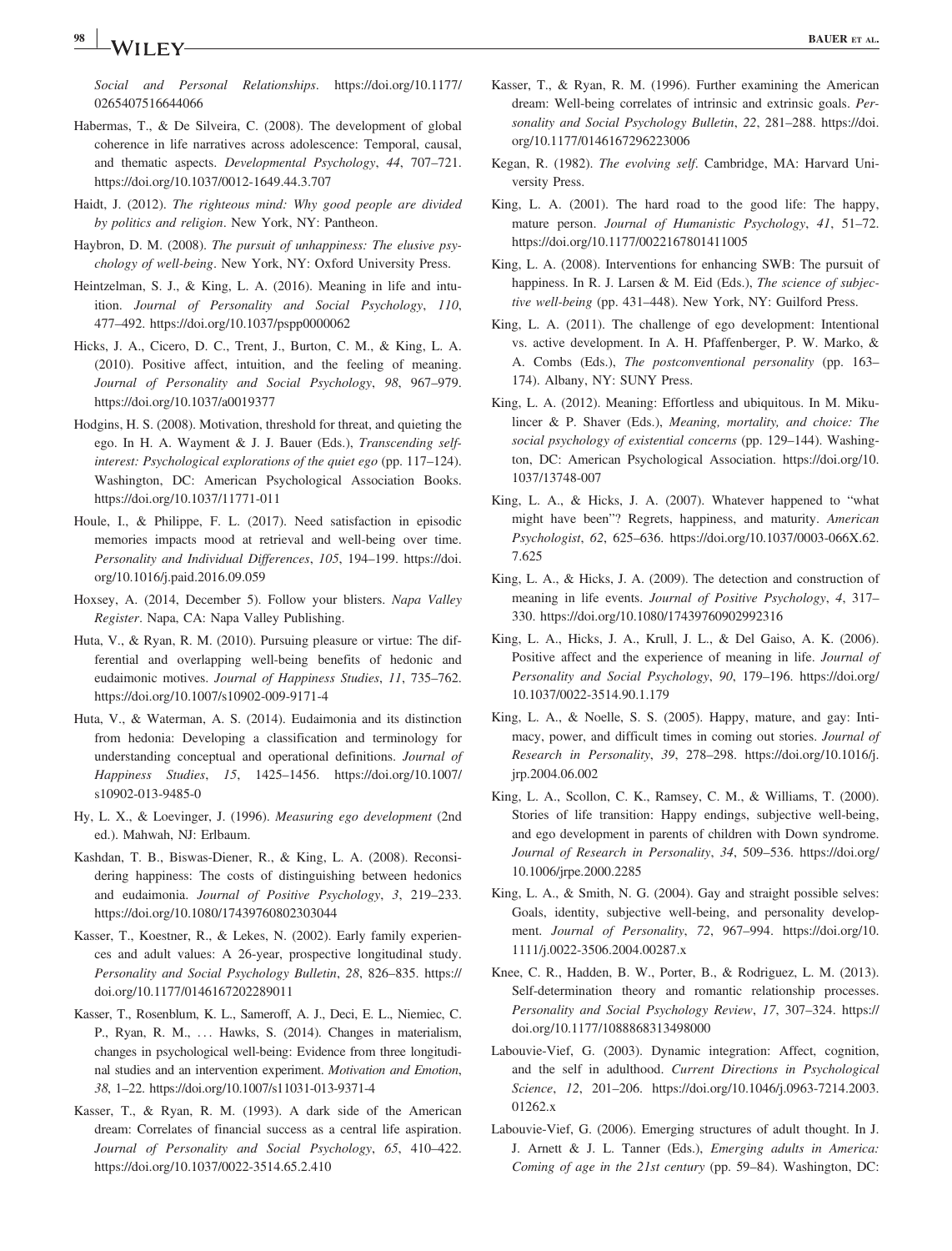American Psychological Association. [https://doi.org/10.1037/](https://doi.org/10.1037/11381-003) [11381-003](https://doi.org/10.1037/11381-003)

- Lilgendahl, J. P., Helson, R., & John, O. P. (2013). Does ego development increase during midlife? The effects of openness and accommodative processing of difficult events. Journal of Personality, 81, 403–416.<https://doi.org/10.1111/jopy.12009>
- Lilgendahl, J. P., & McAdams, D. P. (2011). Constructing stories of self-growth: How individual differences in patterns of autobiographical reasoning relate to well-being in midlife. Journal of Personality, 79, 391–428. [https://doi.org/10.1111/j.1467-6494.](https://doi.org/10.1111/j.1467-6494.2010.00688.x) [2010.00688.x](https://doi.org/10.1111/j.1467-6494.2010.00688.x)
- Loevinger, J. (1976). Ego development. San Francisco, CA: Jossey-Bass.
- Lyuobomirsky, S., Sheldon, K. M., & Schkade, D. (2005). Pursuing happiness: The architecture of sustainable change. Review of General Psychology, 9, 111–131. [https://doi.org/10.1037/1089-2680.9.](https://doi.org/10.1037/1089-2680.9.2.111) [2.111](https://doi.org/10.1037/1089-2680.9.2.111)
- Mansfield, C. D., Pasupathi, M., & McLean, K. C. (2015). Is narrating growth in stories of personal transgressions associated with increased well-being, self-compassion, and forgiveness of others? Journal of Research in Personality, 58, 69–83. [https://doi.org/10.](https://doi.org/10.1016/j.jrp.2015.05.008) [1016/j.jrp.2015.05.008](https://doi.org/10.1016/j.jrp.2015.05.008)
- Martela, F., Ryan, R. M., & Steger, M. F. (2017). Meaningfulness as satisfaction of autonomy, competence, relatedness, and beneficence: Comparing the four satisfactions and positive affect as predictors of meaning in life. Journal of Happiness Studies. Advance online publication.<https://doi.org/10.1007/s10902-017-9869-7>
- Martela, F., & Steger, M. F. (2016). The three meanings of meaning in life: Distinguishing coherence, purpose and significance. Journal of Positive Psychology, 11, 531–545. [https://doi.org/10.1080/](https://doi.org/10.1080/17439760.2015.1137623) [17439760.2015.1137623](https://doi.org/10.1080/17439760.2015.1137623)
- McAdams, D. P. (1985). Power, intimacy, and the life story: Personological inquiries into identity. New York, NY: Guilford Press.
- McAdams, D. P. (1993). The stories we live by: Personal myths and the making of the self. New York, NY: Morrow.
- McAdams, D. P. (1999). Coding narrative accounts of autobiographical scenes for redemption sequences (4th rev.). Unpublished manuscript. Retrieved from [http://www.sesp.northwestern.edu/](http://www.sesp.northwestern.edu/foley/instruments/) [foley/instruments/](http://www.sesp.northwestern.edu/foley/instruments/)
- McAdams, D. P. (2006). The redemptive self: Stories Americans live by. New York, NY: Oxford University Press. [https://doi.org/10.](https://doi.org/10.1093/acprof:oso/9780195176933.001.0001) [1093/acprof:oso/9780195176933.001.0001](https://doi.org/10.1093/acprof:oso/9780195176933.001.0001)
- McAdams, D. P. (2013). The psychological self as actor, agent, and author. Perspectives on Psychological Science, 8, 272–295. <https://doi.org/10.1177/1745691612464657>
- McAdams, D. P., Bauer, J. J., Sakaeda, A. R., Anyidoho, N. A., Machado, M. A., Magrino-Failla, K., ... Pals, J. L. (2006). Continuity and change in the life story: A longitudinal study of autobiographical memories in emerging adulthood. Journal of Personality, 74, 1371–1400.
- McAdams, D. P., & Guo, J. (2015). Narrating the generative life. Psychological Science, 26, 475–483.
- McAdams, D. P., Hoffman, B. J., Mansfield, E. D., & Day, R. (1996). Themes of agency and communion in significant autobiographical scenes. Journal of Personality, 64, 339–377.
- McAdams, D. P., Reynolds, J., Lewis, M., Patten, A. H., & Bowman, P. J. (2001). When bad things turn good and good things turn bad: Sequences of redemption and contamination in life narrative and their relation to psychosocial adaption in midlife adults and in students. Personality and Social Psychology Bulletin, 27, 474–485.<https://doi.org/10.1177/0146167201274008>
- McLean, K. C., & Fournier, M. A. (2008). The content and processes of autobiographical reasoning in narrative identity. Journal of Research in Personality, 42, 527–545. [https://doi.org/10.1016/j.](https://doi.org/10.1016/j.jrp.2007.08.003) [jrp.2007.08.003](https://doi.org/10.1016/j.jrp.2007.08.003)
- McLean, K. C., Pasupathi, M., & Pals, J. L. (2007). Selves creating stories creating selves: A process model of self-development. Personality and Social Psychology Review, 11, 262–278. [https://doi.](https://doi.org/10.1177/1088868307301034) [org/10.1177/1088868307301034](https://doi.org/10.1177/1088868307301034)
- McLean, K. C., & Pratt, M. W. (2006). Life's little (and big) lessons: Identity statuses and meaning-making in the turning point narratives of emerging adults. Developmental Psychology, 42, 714– 722.<https://doi.org/10.1037/0012-1649.42.4.714>
- McLean, K. C., & Syed, M. (2016). Personal, master, and alternative narratives: An integrative framework for understanding identity development in context. Human Development, 58, 318–349. <https://doi.org/10.1159/000445817>
- Murray, H. A. (1938/2007). Explorations in personality. New York, NY: Oxford University Press. [https://doi.org/10.1093/acprof:oso/](https://doi.org/10.1093/acprof:oso/9780195305067.001.0001) [9780195305067.001.0001](https://doi.org/10.1093/acprof:oso/9780195305067.001.0001)
- Neimeyer, R. A. (2006). Narrating the dialogical self: Toward an expanded toolbox for the counseling psychologist. Counseling Psychology Quarterly, 19, 105–120. [https://doi.org/10.1080/](https://doi.org/10.1080/09515070600655205) [09515070600655205](https://doi.org/10.1080/09515070600655205)
- Pals, J. L. (2006). Narrative identity processing of difficult life experiences: Pathways of personality development and positive selftransformation in adulthood. Journal of Personality, 74, 1079– 1109.<https://doi.org/10.1111/j.1467-6494.2006.00403.x>
- Park, C. L. (2010). Making sense of the meaning literature: An integrative review of meaning making and its effects to adjustment to stressful life events. Psychological Bulletin, 136, 257–301. [https://](https://doi.org/10.1037/a0018301) [doi.org/10.1037/a0018301](https://doi.org/10.1037/a0018301)
- Pasupathi, M. (2001). The social construction of the personal past and its implications for adult development. Psychological Bulletin, 127, 651–672.
- Pasupathi, M., & Mansour, E. (2006). Adult age differences in autobiographical reasoning in narratives. Developmental Psychology, 42, 798–808.<https://doi.org/10.1037/0012-1649.42.5.798>
- Pasupathi, M., Mansour, E., & Brubaker, J. R. (2007). Developing a life story: Constructing relations between self and experience in autobiographical narratives. Human Development, 50, 85–110. <https://doi.org/10.1159/000100939>
- Philippe, F. L., Koestner, R., Beaulieu-Pelletier, G., & Lecours, S. (2011). The role of need satisfaction as a distinct and basic psychological component of autobiographical memories: A look at well-being. Journal of Personality, 79, 905–938. [https://doi.org/](https://doi.org/10.1111/j.1467-6494.2010.00710.x) [10.1111/j.1467-6494.2010.00710.x](https://doi.org/10.1111/j.1467-6494.2010.00710.x)
- Philippe, F. L., Koestner, R., Beaulieu-Pelletier, G., Lecours, S., & Lekes, N. (2012). The role of episodic memories in current and future well-being. Personality and Social Psychology Bulletin, 38, 505–519.<https://doi.org/10.1177/0146167211429805>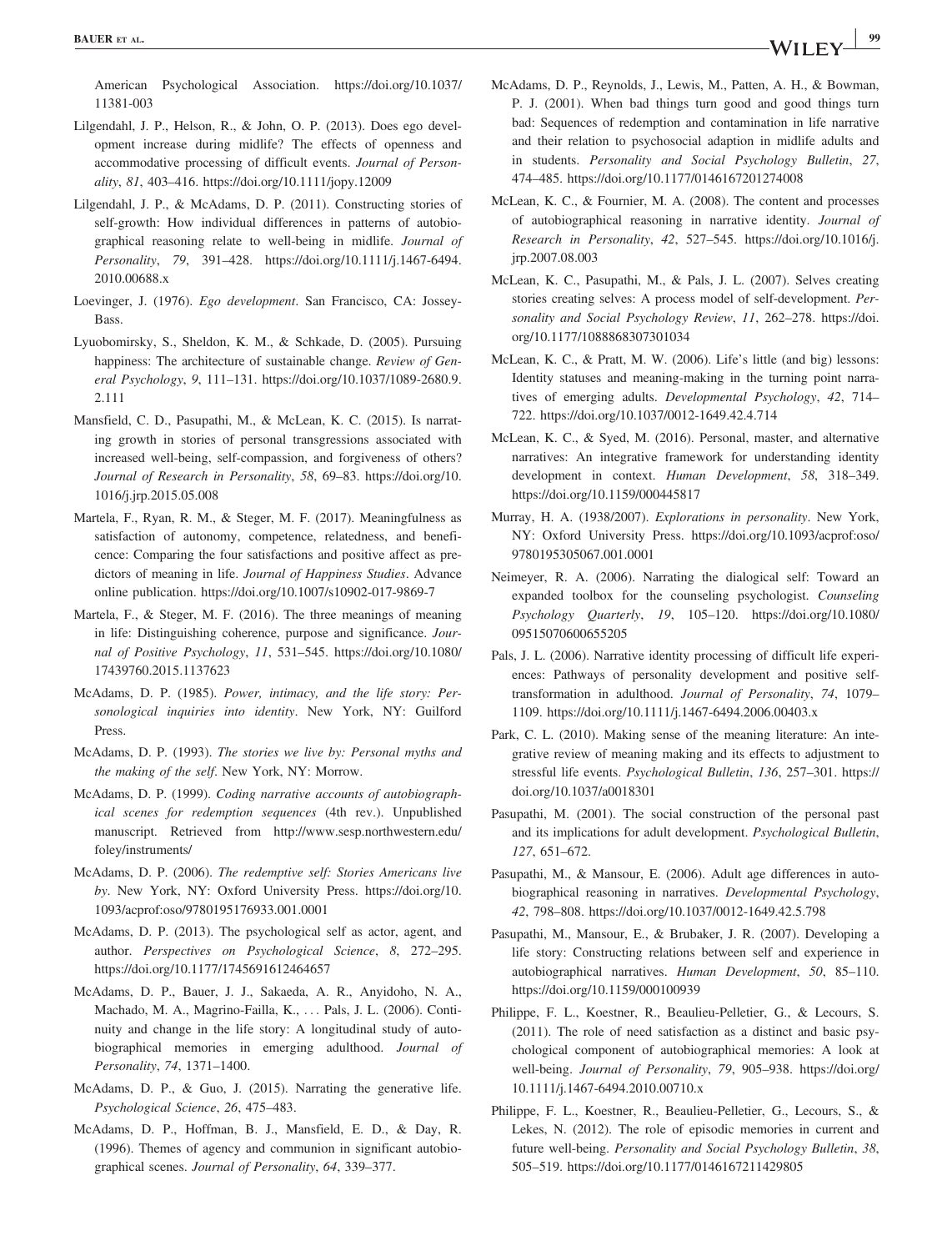- Piaget, J. (1970). Piaget's theory. In P. Mussen (Ed.), Carmichael's manual of child psychology (pp. 703–732). New York, NY: Wiley.
- Rogers, C. R. (1961). On becoming a person. Boston, MA: Houghton Mifflin.
- Ryan, R. M., & Deci, E. L. (2001). On happiness and human potentials: A review of research on hedonic and eudaimonic well-being. Annual Review of Psychology, 52, 141–166.
- Ryan, R. M., & Deci, E. L. (2004). Overview of self-determination theory: An organismic dialectical perspective. In E. L. Deci and R. M. Ryan (Eds.), Handbook of self-determination research (pp. 3–36). New York, NY: University of Rochester Press.
- Ryan, R. M., & Deci, E. L. (2006). Self-regulation and the problem of human autonomy: Does psychology need choice, selfdetermination, and will? Journal of Personality, 74, 1557–1585. <https://doi.org/10.1111/j.1467-6494.2006.00420.x>
- Ryan, R. M., & Frederick, C. M. (1997). On energy, personality, and health: Subjective vitality as a dynamic reflection of well-being. Journal of Personality, 65, 529–565. [https://doi.org/10.1111/j.](https://doi.org/10.1111/j.1467-6494.1997.tb00326.x) [1467-6494.1997.tb00326.x](https://doi.org/10.1111/j.1467-6494.1997.tb00326.x)
- Ryan, R. M., Huta, V., & Deci, E. L. (2008). Living well: A selfdetermination theory perspective on eudaimonia. Journal of Happiness Studies, 9, 139–170. [https://doi.org/10.1007/s10902-006-](https://doi.org/10.1007/s10902-006-9023-4) [9023-4](https://doi.org/10.1007/s10902-006-9023-4)
- Ryan, R. M., & Martela, F. (2016). Eudaimonia as a way of living: Connecting Aristotle with self-determination theory. In J. Vittersø (Ed.), Handbook of eudaimonic well-being (pp. 109–122). New York, NY: Springer. [https://doi.org/10.1007/978-3-319-42445-3\\_7](https://doi.org/10.1007/978-3-319-42445-3_7)
- Ryff, C. D. (1989). Happiness is everything, or is it? Explorations on the meaning of psychological well-being. Journal of Personality and Social Psychology, 57, 1069–1081. [https://doi.org/10.1037/](https://doi.org/10.1037/0022-3514.57.6.1069) [0022-3514.57.6.1069](https://doi.org/10.1037/0022-3514.57.6.1069)
- Ryff, C. D. (2013). Eudaimonic well-being and health: Mapping consequences of self-realization. In A. S. Waterman (Ed.), The best within us: Positive psychology perspectives on eudaimonia (pp. 77–98). Washington, DC: American Psychological Association. <https://doi.org/10.1037/14092-005>
- Ryff, C. D., & Singer, B. (2008). Know thyself and become what you are: A eudaimonic approach to psychological well-being. Journal of Happiness Studies, 9, 13–39. [https://doi.org/10.1007/](https://doi.org/10.1007/s10902-006-9019-0) [s10902-006-9019-0](https://doi.org/10.1007/s10902-006-9019-0)
- Schwartz, S. H. (2007). Universalism values and the inclusiveness of our moral universe. Journal of Cross-Cultural Psychology, 38, 711–728.<https://doi.org/10.1177/0022022107308992>
- Sheldon, K. M. (2014). Becoming oneself: The central role of selfconcordant goal selection. Personality and Social Psychology Review, 18, 349–365.<https://doi.org/10.1177/1088868314538549>
- Sheldon, K. M., Arndt, J., & Houser-Marko, L. (2003). In search of the organismic valuing process: The human tendency to move towards beneficial goal choices. Journal of Personality, 71, 835– 869.<https://doi.org/10.1111/1467-6494.7105006>
- Sheldon, K. M., Elliot, A. J., Kim, Y., & Kasser, T. (2001). What is satisfying about satisfying events? Testing 10 candidate psychological needs. Journal of Personality and Social Psychology, 80, 325–339.<https://doi.org/10.1037/0022-3514.80.2.325>
- Sheldon, K. M., & Houser-Marko, L. (2001). Self-concordance, goal attainment, and the pursuit of happiness: Can there be an upward spiral? Journal of Personality and Social Psychology, 80, 152–165.<https://doi.org/10.1037/0022-3514.80.1.152>
- Sheldon, K. M., & Kasser, T. (1995). Coherence and congruence: Two aspects of personality integration. Journal of Personality and Social Psychology, 68, 531–543. [https://doi.org/10.1037/0022-](https://doi.org/10.1037/0022-3514.68.3.531) [3514.68.3.531](https://doi.org/10.1037/0022-3514.68.3.531)
- Sheldon, K. M., & Kasser, T. (2001). Getting older, getting better? Personal strivings and psychosocial maturity across the life-span. Developmental Psychology, 34, 491–501. [https://doi.org/10.1037/](https://doi.org/10.1037/0012-1649.37.4.491) [0012-1649.37.4.491](https://doi.org/10.1037/0012-1649.37.4.491)
- Sheldon, K. M., & Krieger, L. S. (2014). Walking the talk: Value importance, value enactment, and well-being. Motivation and Emotion, 38, 609–619.<https://doi.org/10.1007/s11031-014-9424-3>
- Staudinger, U. M. (2013). The need to distinguish personal from general wisdom: A short history and empirical evidence. In M. Ferrari and N. M. Weststrate (Eds.), The scientific study of personal wisdom (pp. 3–19). Dordrecht, Netherlands: Springer.
- Staudinger, U. M., & Glück, J. (2011). Psychological wisdom research: Commonalities and differences in a growing field. Annual Review of Psychology, 62, 215–241. [https://doi.org/10.](https://doi.org/10.1146/annurev.psych.121208.131659) [1146/annurev.psych.121208.131659](https://doi.org/10.1146/annurev.psych.121208.131659)
- Steger, M. F. (2016). Hedonia, eudaimonia, and meaning: Me versus us; fleeting versus enduring. In J. Vittersø (Ed.), Handbook of eudaimonic wellbeing (pp. 175–182). New York, NY: Springer. [https://doi.org/10.1007/978-3-319-42445-3\\_11](https://doi.org/10.1007/978-3-319-42445-3_11)
- Steger, M. F., Frazier, P., Oishi, S., & Kaler, M. (2006). The Meaning in Life Questionnaire: Assessing the presence of and search for meaning in life. Journal of Counseling Psychology, 53, 80–93.<https://doi.org/10.1037/0022-0167.53.1.80>
- Steger, M. F., Kashdan, T. B., & Oishi, S. (2008). Being good by doing good: Daily eudaimonic activity and well-being. Journal of Research in Personality, 42, 22–42. [https://doi.org/10.1016/j.jrp.](https://doi.org/10.1016/j.jrp.2007.03.004) [2007.03.004](https://doi.org/10.1016/j.jrp.2007.03.004)
- Steger, M. F., Kashdan, T. B., Sullivan, B. A., & Lorentz, D. (2008). Understanding the search for meaning in life: Personality, cognitive style, and the dynamic between seeking and experiencing meaning. Journal of Personality, 76, 199–228. [https://doi.org/10.](https://doi.org/10.1111/j.1467-6494.2007.00484.x) [1111/j.1467-6494.2007.00484.x](https://doi.org/10.1111/j.1467-6494.2007.00484.x)
- Steger, M. F., Oishi, S., & Kashdan, T. B. (2009). Meaning in life across the life span: Levels and correlates of meaning in life from emerging adulthood to older adulthood. Journal of Positive Psychology, 1, 43–52.<https://doi.org/10.1080/17439760802303127>
- Steger, M. F., & Park, C. L. (2012). The creation of meaning following trauma: Meaning making and trajectories of distress and recovery. In T. Keane, E. Newman, & K. Fogler (Eds.), Toward an integrated approach to trauma focused therapy (pp. 171–191). Washington, DC: American Psychological Association. [https://doi.](https://doi.org/10.1037/13746-008) [org/10.1037/13746-008](https://doi.org/10.1037/13746-008)
- Suedfeld, P., & Bluck, S. (1993). Changes in integrative complexity accompanying significant life events: Historical evidence. Journal of Personality and Social Psychology, 64, 124–130. [https://doi.](https://doi.org/10.1037/0022-3514.64.1.124) [org/10.1037/0022-3514.64.1.124](https://doi.org/10.1037/0022-3514.64.1.124)
- Taylor, C. (1989). Sources of the self: The making of the modern identity. Cambridge, MA: Harvard University Press.